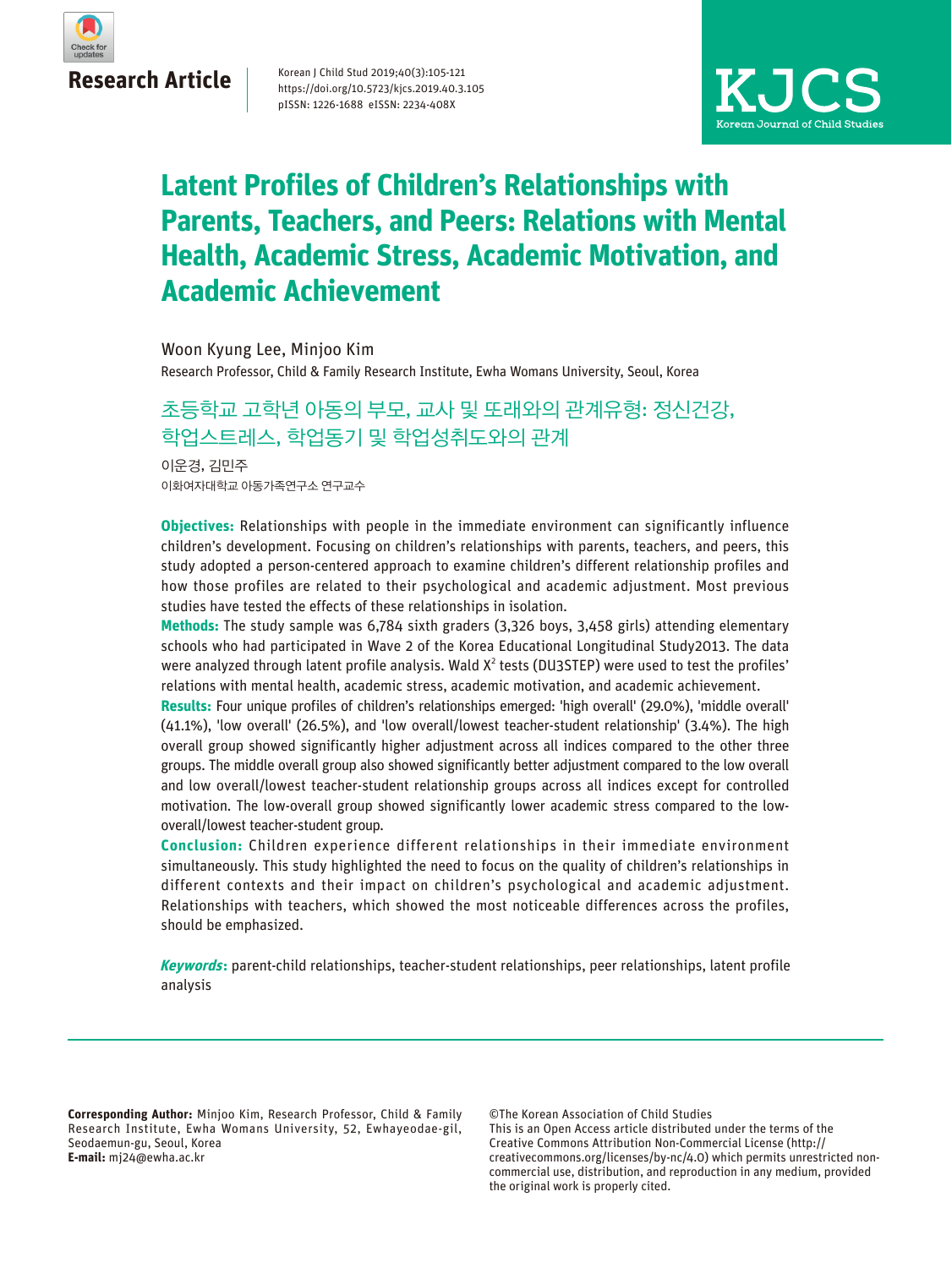## Introduction

인간의 발달을 설명하는 데 있어, 가까운 주변 인물들과 맺는 관계의 영향력은 다양한 이론적, 경험적 연구들을 통해 주목 받아왔다(Hartup & Laursen, 1999; Ryan & Deci, 2000; Wentzel, 2002). 무엇보다 아동은 주변 인물들과의 관계를 통해 신체 적, 인지적, 사회정서적 발달을 이루며, 사회의 구성원으로서 적응하게 된다(Collins & Laursen, 2004). 아동의 인접환경 내 에 존재하는 다양한 인물들 중 아동과 꽤 오랜 시간에 걸쳐 규칙적으로 관계를 맺으며 상호작용하는 대상은 아동의 발 달에 중요한 영향을 미칠 가능성이 있는데(Bronfenbrenner & Morris, 2006), 본 연구에서는 아동과 밀접한 관계를 맺을 가 능성이 높은 부모, 교사 및 또래와의 관계를 살펴보고자 한 다. 우선 부모는 출생 이후 가장 처음 아동이 애정을 느끼고 의 지하는 대상이 되며, 부모와의 관계는 아동기 뿐 아니라 성인 기의 적응에까지 유의미한 영향을 미칠 수 있다고 보고된다 (Overbeek, Stattin, Velmulst, Ha, & Engels, 2007; Stams, Juffer, & van IJzendoorn, 2002). 한편 아동이 성장하고 활동반경이 넓어 짐에 따라 부모 외에도 친밀한 관계를 맺는 대상의 수는 증가 하게 되는데, 특히 학령기 이후 아동이 부모 외에 가까운 관계 를 맺는 대표적인 대상으로 교사와 또래가 강조되어 온 바 있 다(Kerns & Richardson, 2005). 교사는 교과교육 외에도 아동의 사회정서적 문제 및 학업적 문제에 있어서 도움을 제공하고 역할모델로서 기능하는 등, 학교환경에서 아동에게 중요한 성 인의 역할을 수행한다(Eccles & Roeser, 2011). 한편, 아동이 성 장하고 청소년기에 접어들수록 또래관계에서 경험하는 친밀 감 및 상호성의 특성은 더욱 두드러지며, 이와 같은 또래관계 의 특성이 아동의 발달에 미치는 영향은 초기 학령기에 비해 서도 큰 것으로 보고된다(Collins & Steinberg, 2008). 따라서 본 연구에서는 부모, 교사와의 관계가 여전히 중요할 뿐 아니라 초기 청소년기에 접어들며 또래와의 관계가 이전보다 더욱 강 조되는 초등학교 고학년 아동에게 주목하고자 한다.

한편, 한국사회에서 아동의 학업성취도가 지나치게 강조 되고 있는 현상에 대한 우려 및 이와 관련한 아동의 정신건 강, 학업에 대한 흥미와 동기, 학업스트레스 등에서의 문제 가 지속적으로 제기되는 가운데(Child Voice, 2018; Hyun, Lee, & Lee, 2003; Ministry of Gender Equality and Family, 2018), 다 수의 연구들은 아동의 심리적, 학업적 적응과 관련하여 부 모, 교사 및 또래와의 관계에 주목할 필요성을 보여주고 있 다. 긍정적인 부모, 교사와의 관계 및 지지적인 또래와의 관계 는 아동에게 심리적 안정감의 근원이 될 뿐 아니라(Koomen & Hoeksma, 2003; Nickerson & Nagle, 2005) 다양한 스트레스 원이 존재하는 환경 내에서도 아동의 심리적 적응을 돕는 보 호요인이 된다(Olsson, Bond, Burns, Vella-Brodrick, & Sawyer, 2003). 또한 긍정적인 관계의 토대위에서 아동이 심리적으 로 잘 기능하는 것이 학습의 중요한 토대가 될 가능성(Deci & Ryan, 2008)이 제기되었다. 무엇보다도 자기결정성 이론(selfdetermination theory; Ryan & Deci, 2000)은 인간의 건강한 발 달을 위한 사회적 환경의 요건을 강조하였는데, 특히 사회적 환경에서 충족될 수 있는 세 가지 기본심리욕구 중 하나로 관 계성(relatedness)을 지목하였다. 관계성을 포함한 기본심리욕 구를 충족하는 것은 흥미로운 일에 주도적으로 참여하기 원하 는 내재적 동기 및 학습과 성장을 향한 인간의 본래적 경향성 을 발휘하는 것과 밀접한 관계가 있다고 보았다. 신체적 욕구 와 마찬가지로 기본심리욕구의 충족은 인간의 건강한 발달 및 안녕감에 기여하지만, 충족되지 않을 경우에는 소외감과 정신 병리를 경험하는 데 영향을 미칠 수 있다고 하였다. 특히 관계 성과 관련하여, 아동의 사회적 관계의 질은 정신건강, 학업성 취 등과 밀접한 관계를 가지는 것으로 보고되고 있다(Luyten & Blatt, 2013; Niemiec & Ryan, 2009).

실제로 다수의 국내외 선행연구들은 부모, 교사 및 또래와 의 관계와 아동의 심리적, 학업적 적응 간 유의미한 관계가 있 음을 보고하였다. 무엇보다 부모와의 관계는 아동의 전반적 발 달영역에 중요한 영향을 미칠 수 있는 것으로 잘 알려져 있는데 (Bronfenbrenner & Morris, 2006), 부모가 아동에게 관심을 가지 고 민감하게 반응하는 것은 아동의 정신적 고통을 예방하며 정 신적 고통 수준을 낮출 가능성이 제기되었다(Rapee, 2001). 즉, 부모와의 상호작용이 긍정적일수록 아동의 불안, 외로움 등을 포함한 정신건강 점수는 양호하였고(Hudson & Rapee, 2001; H. S. Kim, 2016), 부모와의 유대감이나 애착 수준이 높을수록 학 업스트레스 수준은 낮았다(Chae, 2012; H.-S. Park, Kim, & Park, 2014). 아동의 학업동기 및 학업성취도는 학업에 대한 부모의 기대와 관여, 자율성 지지 등 학업과 직접적으로 관련된 부모 의 태도와 유의한 관련이 있지만(Grolnick & Ryan, 1989; S.-A. Lim, 2012), 전반적 부모-자녀관계와도 밀접하게 관련된 것으 로 알려진다. 즉, 부모와의 애착 및 긍정적 의사소통 수준이 높 을수록 학업동기 수준은 높았으며(Duchesne & Larose, 2007; E. S. Jung & Jung, 2017), 부모와의 관계에서 높은 민감성 및 온정 성을 경험할수록 학업성취도 수준은 높았다(Estrada, Arsenio, Hess, & Holloway, 1987; Hirsh-Pasek & Burchinal, 2006).

한편 교사와의 관계가 아동의 심리적, 학업적 적응에 미 치는 영향력 또한 지속적으로 보고되고 있다. 특히 초등학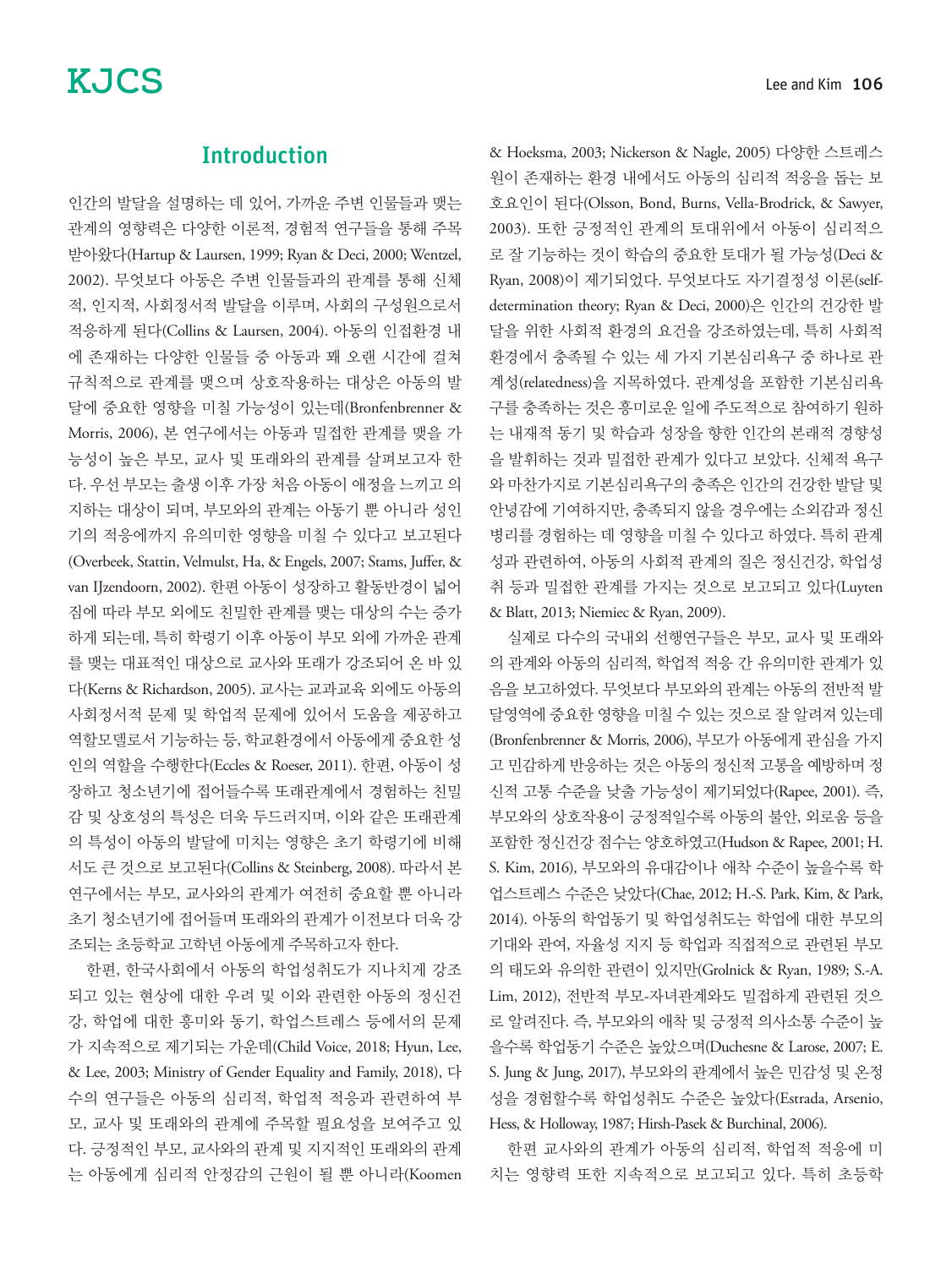교 시기는 중학교 이후에 비하여 아동이 담임교사와 많은 시 간을 함께 보내며 교사와의 개인적인 상호작용이 빈번하게 이루어지는 시기이다(Eccles et al., 1993). 선행연구에 따르면 교사와의 친밀감 수준이 높고 갈등 수준이 낮을수록(Essex, Armstrong, Burk, Goldsmith, & Boyce, 2011), 교사의 지지 수준 이 높을수록(H. Lee & Kim, 2018) 아동의 정신건강 수준은 양 호하였으며, 교사와의 애착 수준이 높을수록 학업스트레스는 낮았다(H.-J. Lee & Jung, 2012). 특히 아동의 학업성취와 관련 하여 교사의 경력, 교직 준비도 등 교수자로서의 자격 수준이 강조되기도 하지만(Darling-Hammond, 2000), 아동이 교사와 의 관계에서 온정성, 친밀감, 지지 등을 경험하는 것은 학업동 기 수준(E. S. Jung & Jung, 2017; Ryan, Stiller, & Lynch, 1994) 뿐 아니라 학업성취도 수준(Baker, Grant, & Morlock, 2008; Hughes, Wu, Kwok, Villarreal, & Johnson, 2012)과도 밀접한 관 련이 있었다. 이와 관련하여 부모의 양육태도가 강조되는 것 처럼 아동에 대한 교사의 태도 역시 중요하며, 교사와의 긍정 적인 관계는 효율적인 학습이 일어나는 중요한 기반이 될 가 능성이 제기되었다(Wentzel, 2002).

부모, 교사와의 관계에 비해 수평성 및 상호성이 보다 강조 되는 또래와의 관계의 경우, 아동의 심리적, 학업적 적응에 미 치는 긍정적, 부정적 영향력이 모두 보고된다. 또래와의 관계 가 긍정적일수록 아동의 정신건강 수준이 높고(Flook, Repetti, & Ullman, 2005), 학업스트레스 수준은 낮으며(H. Min, 2013), 학업동기(Ha & Lee, 2008; Yune & Kang, 2012) 및 학업성취도 (Flook et al., 2005; Murray-Harvey & Slee, 2007) 수준은 높다고 보고한 연구결과를 찾아볼 수 있다. 그러나 아동이 친밀한 또 래의 부적응 행동에 영향을 받을 수 있다는 점 역시 지적되어 왔으며(Berndt & Keefe, 1995), 부모나 교사와의 관계와 달리 또래와의 관계가 학교적응 지표들과 대체로 유의한 관계를 나 타내지 못한 연구결과(Ryan et al., 1994) 역시 찾아볼 수 있다. H. Lee와 Kim (2018)의 국내연구에서도 초등학교 고학년 아동 이 부모나 교사와의 관계에서 높은 지지를 지각할수록 심리적 부적응 수준은 낮았으나, 또래와의 관계에서 애정과 존중, 수 용을 지각하는 수준은 심리적 부적응 수준과 유의미한 관계가 없는 것으로 나타나, 부모나 교사와의 관계와는 다른 또래와 의 관계 특성에 주목해볼 필요성을 제기하였다.

이와 같이 부모, 교사 및 또래와의 관계와 아동의 심리적, 학 업적 적응 간 관계에 대한 선행연구들이 다수 이루어진 바 있 으나, 본 연구에서는 선행연구들이 주로 부모, 교사 및 또래와 의 관계 중 일부에 주목하여 관계변인과 아동의 적응변인 간 관계를 살펴보는 변수중심적 접근(variable-centered approach)을 취하였음에 주목하고, 한 개인 내에 다양한 특성이 존재함에 주목하는 대상중심적 접근(person-centered approach; Bergman & Trost, 2006)을 통해 아동의 부모, 교사 및 또래관계에 대한 이해를 확장하고자 하였다. 비록 부모, 교사 및 또래와의 관계 를 모두 고려하여 아동의 적응변인과의 관계를 살펴본 몇몇 국 내외 연구들이 존재하나(e.g., Furrer & Skinner, 2003; H. Lee & Kim, 2018; Ryan et al., 1994; Wentzel, 1998), 해당 연구들은 각 각의 관계가 개별적으로 아동에게 미치는 영향력에 주목했다 고 할 수 있으며 아동이 다양한 관계들을 어떻게 복합적으로 경험하고 있는지 살펴보기에는 어려움이 있다. 그러나 생물 생태학적 체계이론(bioecological systems theory; Bronfenbrenner & Morris, 2006)에서 제안하듯, 한 아동의 발달을 이해하기 위 해서는 아동의 근접환경에 존재하는 부모, 교사 및 또래와 같 은 대상들과 아동 간 상호작용을 다각적으로 고려할 필요가 있다. 이는 대상중심적 접근이 체계로 이루어진 환경 안에서 다양한 특성을 가지고 기능하는 인간에 주목하고자 하는 것 (Magnusson & Törestad, 1993)과 일맥상통하는 관점이다.

특히 아동이 경험하는 다양한 관계들에 주목한 선행연구 들은 서로 다른 관계들이 밀접한 연관성을 가지며 아동의 발 달에 영향을 미칠 가능성을 제시하고 있다. 우선 다양한 관계 들 간의 유사성을 보여주는 연구들을 찾아볼 수 있는데, 무엇 보다도 애착이론에 근거하여 생애 초기 부모와의 관계에서 형 성한 친밀한 관계에 대한 정신적 표상이 교사 및 또래와의 관 계와도 밀접한 관련이 있을 가능성(Furman & Simon, 1999; Verschueren & Koomen, 2012)이 제기되었다. 또한 교사가 학 급 내에서 아동들에게 관심과 존중을 보이며 정서적으로 지 지하는 상호작용을 할수록 아동의 또래와의 관계는 긍정적이 었으며(Ruzek et al., 2016), 교사가 아동을 대하는 태도가 또래 들 사이에서 관찰되어 아동의 또래관계에 영향을 미칠 가능성 이 보고되었다(Hughes, Cavell, & Willson, 2001). 또한 관계에 미치는 아동의 영향력에 주목하여, 아동의 원만함이 교사와의 관계 뿐 아니라 또래와의 관계에도 긍정적 영향을 미칠 가능 성(Graziano & Eisenberg, 1997)도 제기된 바 있다. 한편 관계들 간의 차이 및 상호보완적 역할을 보고한 연구들도 찾아볼 수 있다. 예를 들어 긍정적인 교사와의 관계는 부정적인 부모와 의 관계가 아동의 공격성에 미치는 영향을 완충(buffering)하 는 역할을 하였다(Hughes, Cavell, & Jackson, 1999). 또한 아동 의 안녕감을 설명하는 데 있어 높은 또래관계의 질은 낮은 가 족기능의 영향을, 높은 가족기능은 낮은 또래관계의 질을 어 느 정도 보상하는 효과가 있다고 보고되었다(Gauze, Bukowski, Aquan-Assee, & Sippola, 1996).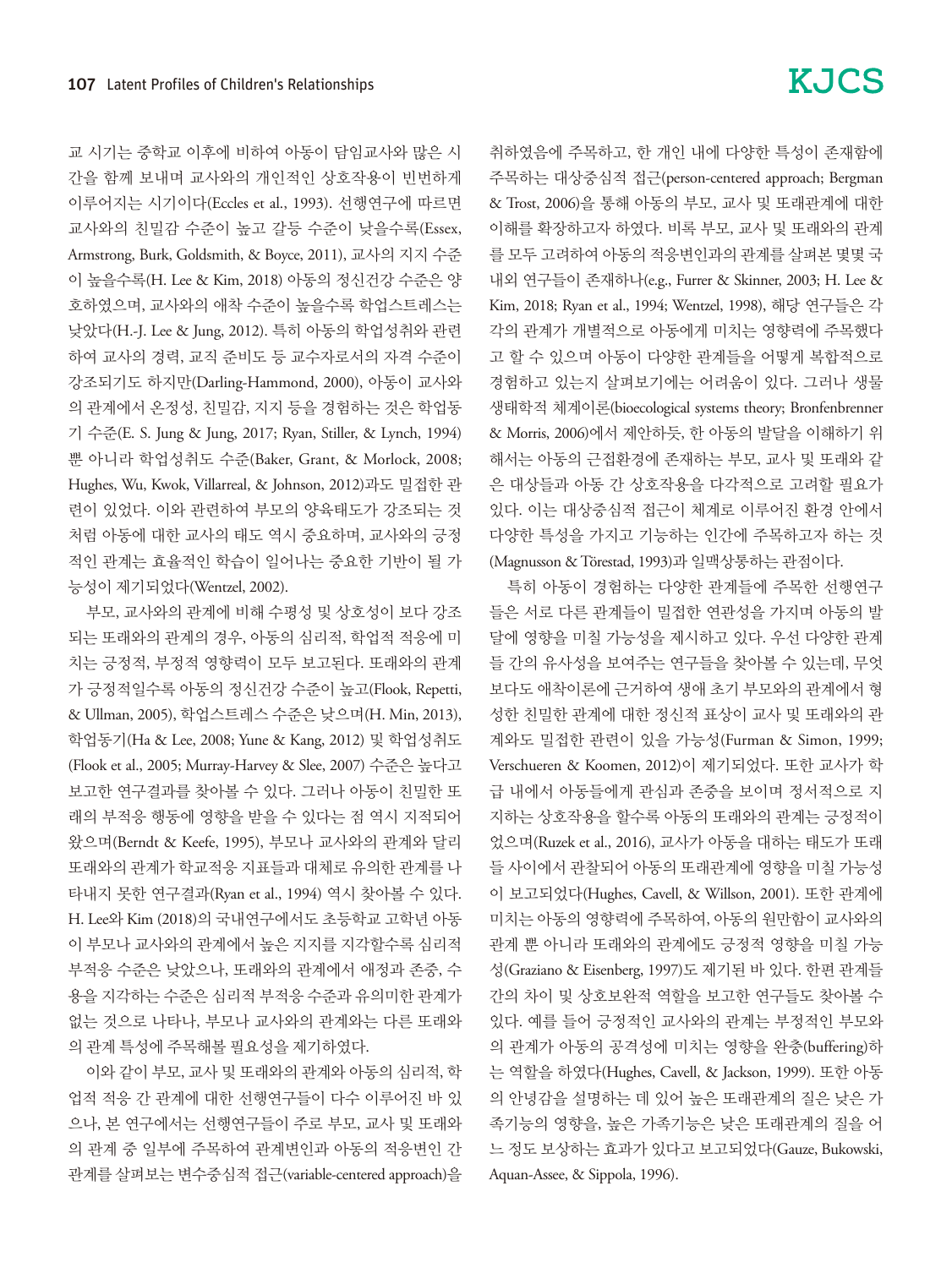이와 같이 부모, 교사 및 또래와의 관계에 있어 유사성 또 는 상호보완성을 보고하고 있는 선행연구들은, 아동이 다양 한 관계들을 어떻게 경험하고 있는지 확인해볼 필요성을 제기 하나, 이를 확인해본 연구의 수는 아직 많지 않다. 이에, 본 연 구에서는 잠재프로파일 분석(latent profile analysis)을 통해 부 모, 교사 및 또래와의 관계를 모두 고려하여 질적으로 구분되 는 아동의 관계유형을 도출할 수 있는지 살펴보고자 한다. 이 와 같이 연구대상 내의 이질성에 주목하는 것은 대상중심적 접근의 중요한 특성 중 하나이다(M. Wang & Hanges, 2011). 주로 국외 연구들을 중심으로 아동 및 청소년의 관계유형을 살펴본 연구들을 살펴볼 수 있다. 예를 들어 Schwartz, Rhodes, Chan과 Herrera (2011)는 미국의 4학년에서 9학년에 해당하는 아동 및 청소년의 부모, 교사 및 또래와의 관계에 주목하였으 며, 잠재프로파일 분석을 통해 세 가지 관계유형(i. e., 취약한 관계유형, 적절한 관계유형, 강한 관계유형)을 도출하였다. 이 외에도, 잠재프로파일 분석을 사용하지는 않았으나 대상중심 적 접근을 통해 부모와의 애착, 교사의 돌봄, 또래의 지지를 유 형화한 경우(Murdock & Miller, 2003), 부모, 교사 및 또래로부 터의 사회적 지지를 유형화한 경우(Ciarrochi, Morin, Sahdra, Litalien, & Parker, 2017) 및 부모, 또래 및 이성친구로부터의 사회적 지지를 유형화 한 경우(Laursen, Furman, & Mooney, 2006) 등을 살펴볼 수 있다. 국내연구 중에서는 아동이 부모, 교사 및 또래의 사회적 지지를 지각하는 방식을 유형화하고자 한 Yang과 Cheong (2013)의 연구 정도를 찾아볼 수 있다. 그러 나 이 외에는 아동의 중요한 관계들에 주목하여 유형을 도출 한 국내연구를 아직 살펴보기 어렵다. 특히 관계를 형성하는 것은 물질적, 정보적, 평가적, 정서적 지지로 흔히 개념화되는 사회적 지지의 공급 외에도 다양한 활동을 함께하고 유대감 과 애착을 형성하는 등 다양한 개인 간 상호작용을 가능케 함 (Berkman & Glass, 2000)을 고려하여 관계의 다양한 측면을 고 려한 관계유형 연구들이 지속적으로 이루어질 필요가 있다.

제한된 수의 선행연구로 인해 부모, 교사 및 또래와의 관 계유형을 예측하기는 쉽지 않으나, 특히 잠재프로파일 분석 을 사용한 선행연구(Schwartz et al., 2011)에서 총 세 가지 관계 유형이 도출되고 부모, 교사 및 또래와의 관계가 모두 상대적 으로 높은 집단, 중간 집단 및 낮은 집단으로 분류되어, 다른 유형과 비교할 때 한 유형에 속하는 개인이 경험하는 관계들 간 유사성이 있는 것으로 발견되었다. 국내의 Yang과 Cheong (2013)의 연구에서도 가족지지, 또래지지, 교사지지를 지각하 는 수준이 다른 유형에 비해 모두 가장 높거나 모두 가장 낮은 집단이 발견되는 등, 한 유형 내 사회적 지지 지각의 유사성을

살펴볼 수 있어, 본 연구에서도 부모, 교사 및 또래관계에서의 유사성을 보이는 관계유형들이 도출될 가능성을 조심스럽게 제기해볼 수 있다. 그러나, Schwartz 등(2011)의 연구에서 또래 와의 관계보다는 부모와 교사와의 관계에 따라 각 관계유형의 차이가 두드러지게 나타난 것에 비해 Yang과 Cheong (2013)의 연구에서는 가족지지에 따른 사회적 지지 유형 간 차이가 교 사나 또래지지 보다 크게 나타나, 본 연구에서 나타나는 각 관 계유형의 특성을 주의깊게 살펴볼 필요가 있을 것이다. 또한 Schwartz 등(2011)의 연구에서는 부모와 교사와의 관계가 가 장 좋지 않은 유형의 경우 또래관계가 상대적으로 부모나 교 사와의 관계에 비해 긍정적인 것으로 나타나 서로 다른 관계 의 보상적 기능 또한 주목할 필요성을 보여준다.

아동 및 청소년을 대상으로 관계유형을 도출함과 동시에 관계유형에 따른 발달적, 적응적 특성 차이를 살펴본 선행연 구들 역시 살펴볼 수 있다. 국외연구에서는 관계유형에 따른 학업성취도 등 학교적응 수준의 차이(Furrer & Skinner, 2003; Schwartz et al., 2011) 및 신체적 건강, 심리적 안녕감 수준의 차 이(Ciarrochi et al., 2017)를 보고한 바 있다. 그러나 국내연구 에서는 변수중심적 접근을 통해 부모, 교사 및 또래와의 관계 와 아동의 심리적, 학업적 적응 간 관계를 살펴본 연구들은 다 수 발견되는 것에 비해(e.g., Chae, 2012; H. Lee & Kim, 2018; H.-J. Lee & Jung, 2012), 아동의 독특한 관계유형이 다양한 심 리적, 학업적 적응 변인과 어떠한 관계가 있는지 살펴본 연구 는 거의 찾아보기 어렵다. 아동의 사회적 지지유형을 살펴본 Yang과 Cheong (2013)의 연구에서는 아동의 학업관련 인지전 략, 학업적 효능감, 수업적응 및 전반적 정서와 스트레스 수준 차이를 보고하였으나, 아동의 관계유형에 따라 차이를 나타날 것이라고 예측되는 다양한 적응 변인들과의 관계를 보다 탐색 해 볼 필요성이 있다. 이에, 본 연구에서는 초등학교 고학년 아 동의 부모, 교사 및 또래와의 관계유형을 도출하는 한편, 관계 유형에 따라 정신건강, 학업스트레스, 학업동기 및 학업성취 도 수준에 유의한 차이가 있는지 살펴봄으로써 아동의 관계유 형 및 아동의 적응에 대한 이해를 확장하고자 하였다.

#### 연구문제 1

초등학교 고학년 아동의 부모, 교사 및 또래와의 관계는 어떠 한 유형으로 분류되는가?

#### 연구문제 2

초등학교 고학년 아동의 부모, 교사 및 또래와의 관계유형에 따른 정신건강, 학업스트레스, 학업동기 및 학업성취도 수준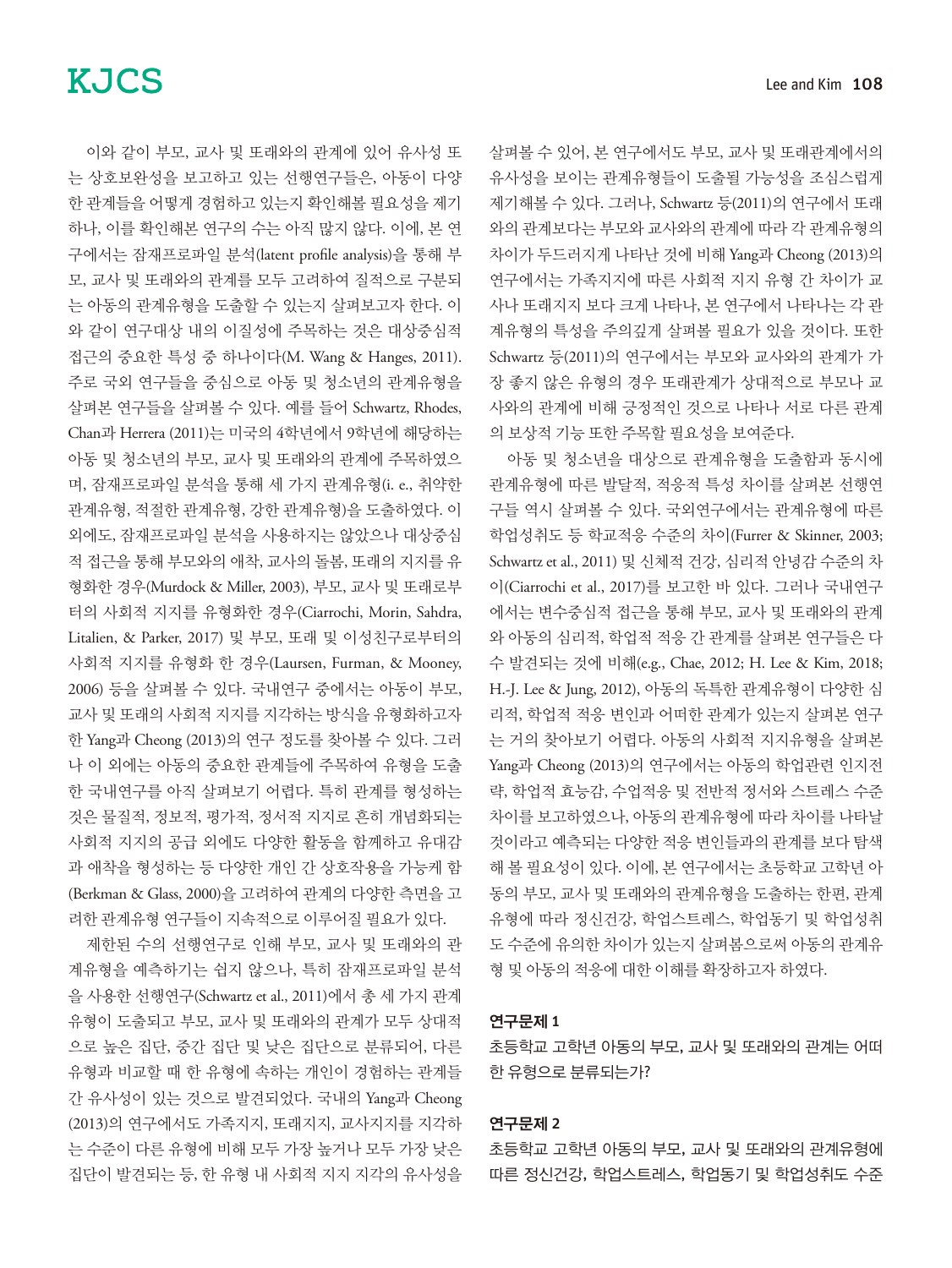의 차이가 나타나는가?

#### Methods

## 연구대상

본 연구는 2014년 한국교육개발원에서 실시한 「한국교육종단 연구(KELS)2013」의 2차년도 자료를 사용하였다. 한국교육종 단연구2013 패널은 층화군집무선추출법을 적용해 전국 242 개 초등학교 5학년 7,324명을 대상으로 구축한 것으로(Y. Kim et al., 2014), 본 연구에서 사용한 2차년도 조사에는 당시 초등 학교 6학년에 재학중인 7,200명이 참여하였다. 이 중 중복응 답 등 불성실하게 응답한 경우를 제외하고 총 6,784명을 대상 으로 분석을 실시하였다. 연구대상자의 사회인구학적 변인 을 살펴보면, 성별의 경우 남학생은 3,326명(49.0%), 여학생 은 3,458명(51.0%)이었다. 또한 부모의 교육수준의 경우 아버 지는 고등학교 졸업이 2,363명(34.8%)으로 가장 많았으며 4년 제 대학교 졸업 1,942명(28.6%), 2 · 3년제 대학교 졸업 1,283 명(18.9%) 등의 순으로 나타났고, 어머니는 고등학교 졸업이 2,872명(42.3%), 4년제 대학교 졸업 1,682명(24.8%), 2 · 3년제 대학교 졸업 1,480명(21.8%) 등의 순이었다.

#### 연구도구

#### 부모와의 관계

부모와의 관계는 Hyun 등(2003)이 개발한 부모-자녀관계 척 도를 사용하였다. 척도는 전혀 그렇지 않다(1점), 별로 그렇지 않다(2점), 보통이다(3점), 대체로 그렇다(4점), 매우 그렇다(5 점)의 Likert 5점 척도로 구성되어 있다. 총 4문항으로, 문항의 예로는 "사소한 것도 여쭈어보면 잘 듣고 응답해주신다.", "놀 이와 게임을 나와 함께 하신다." 등이 있으며, 점수가 높을수 록 아동이 부모와 상호작용하는 시간을 충분히 가지고 있으 며, 부모가 아동에 대해 관심을 가지고 있는 등, 아동이 지각하 는 부모와의 관계가 긍정적임을 의미한다. 내적합치도 계수 (Cronbach's α)를 산출한 결과는 .801이었다.

#### 교사와의 관계

교사와의 관계는 「한국교육종단연구2005」의 연구진들이 개

# 발한 학교생활 및 적응과 관련된 문항 중 교사와의 관계를 측 정한 6문항을 사용하였다(Y. Kim et al., 2014). 응답은 전혀 <sup>그</sup> 렇지 않다(1점), 별로 그렇지 않다(2점), 보통이다(3점), 대체로

그렇다(4점), 매우 그렇다(5점) 범위의 5점 Likert식 척도로 구 성되어 있으며, "나의 말을 잘 들어주신다.", "내가 인사를 하 면 반갑게 받아주신다." 등의 문항을 포함한다. 점수가 높을수 록 아동이 속한 학급의 담임교사가 아동의 말을 잘 들어주고 다정하게 대한다고 지각하는 등, 아동이 지각하는 교사와의 관계가 긍정적임을 의미하며, 신뢰도(Cronbach's α)는 .931로 나타났다.

#### 또래와의 관계

또래와의 관계는 Min (1991)이 제작한 학교생활적응 척도를 「한국아동 · 청소년패널조사」 연구진이 또래관계의 원만성을 측정하기 위해 수정 · 보완한 척도로(J. Kim, Baek, Im, & Lee, 2010), 총 6문항으로 이루어져있다. 척도는 전혀 그렇지 않다 (1점), 별로 그렇지 않다(2점), 보통이다(3점), 대체로 그렇다 (4점), 매우 그렇다(5점)의 5점 Likert식 척도이며, "내 친구들 은 내가 말하는 것에 귀를 기울인다.", "나는 내 친구들에게 내 고민과 문제에 대해 이야기한다." 등의 문항이 포함되어 있다. 점수가 높을수록 또래와의 관계에서 신뢰감을 가지고 있으며, 고민과 문제를 나눌 수 있는 등, 또래와의 관계가 원 만하고 긍정적임을 의미한다. 신뢰도(Cronbach's α)는 .908로 나타났다.

### 정신건강

정신건강은 한국청소년정책연구원에서 실시하고 있는 「한국 청소년패널」의 연구진이 개발한 불안, 우울, 자살충동에 대한 문항을 차용하여 구성한 척도로(Y. Kim et al., 2014), 총 6문항 이다. 전혀 그렇지 않다(1점), 별로 그렇지 않다(2점), 보통이 다(3점), 대체로 그렇다(4점), 매우 그렇다(5점)의 5점 Likert 식 척도로 구성되어 있으며, 문항의 예로는 "나는 아무런 이 유없이 불안할 때가 있다.", "나는 항상 마음이 편하고 즐겁 다." 등이 있다. 본 연구에서는 방향성을 일치시키기 위해 우 울, 불안, 자살충동과 관련된 문항을 역코딩하여, 점수가 높 을수록 아동이 우울 및 불안을 느끼는 수준이 낮고, 자살에 대해 생각하는 정도가 낮으며, 긍정적 정서가 높은 등, 정신 적으로 건강한 것을 의미하도록 하였다. Cronbach's α는 .890 이었다.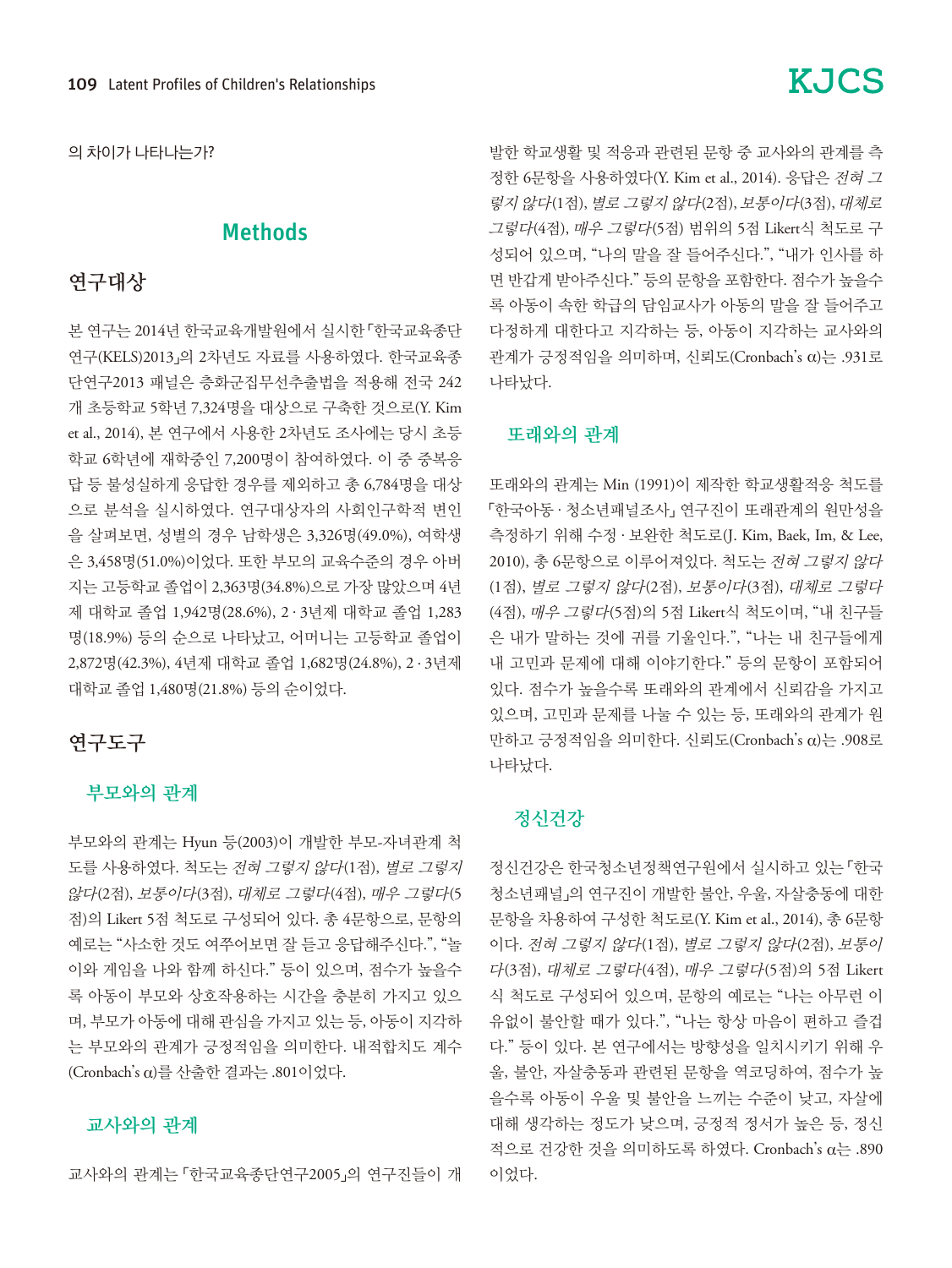#### 학업스트레스

학업스트레스는 Y. W. Lim (1994)이 개발한 시험스트레스 척 도를 「한국교육종단연구2005」 연구진이 일부 문항을 추출하 여 사용한 것으로(Y. Kim et al., 2014), 총 8문항 가운데 학업스 트레스에 해당되는 4문항을 활용하였다. 전혀 그렇지 않다(1 점), 별로 그렇지 않다(2점), 보통이다(3점), 대체로 그렇다(4 점), 매우 그렇다(5점)의 Likert 5점 척도로 측정하였다. 문항의 예로는 "공부가 잘 되지 않으면 스트레스를 받는다.", "앞으로 몇 년을 더 공부를 해야 한다고 생각하면 삶의 의욕이 떨어진 다." 등이 포함되며, 점수가 높을수록 학업에 대한 스트레스가 높음을 의미한다. 내적합치도 계수(Cronbach's α)를 산출한 결 과는 .809이었다.

#### 학업동기

학업동기는 Ryan과 Connell (1989)이 개발한 학업적 자기조절 설문지(Academic Self-Regulation Questionnaire [SRQ-A])를 한 국의 상황에 맞게 수정한 A. Y. Kim (2002)의 한국형 학업적 자 기조절설문지(K-SRQ-A)를 참고하여 개발된 「한국교육종단 연구2005」 2차년도 검사지에서, 「한국교육종단연구2013」 연 구진들이 초등학생 수준에 맞는 문항으로 수정한 질문지를 사용하였다(Y. Kim et al., 2014). 학업동기 하위요인으로는 외 적 조절동기, 부과된 조절동기, 확인된 조절동기, 내재적 조 절동기, 무동기 등 총 5가지로 각각 4문항씩으로 구성되어 있 는데, 무동기를 제외한 나머지 4가지 요인을 사용하였다. 전 혀 그렇지 않다(1점), 그렇지 않다(2점), 그렇다(3점), 매우 <sup>그</sup> 렇다(4점)의 4점 Likert식 척도로 구성되어 있으며, 문항의 예 로는 외적 조절동기의 경우 "나는 부모님이 하라고 시키기 때 문에 공부한다.", 부과된 조절동기는 "나는 성적이 나쁘면 창 피하기 때문에 공부한다.", 확인된 조절동기는 "나는 공부하 면서 모르는 것들을 알아가기 위해서 공부한다.", 내재적 조절 동기는 "나는 어려운 도전들로부터 기쁨을 얻기 때문에 공부 한다." 등이 있다. 본 연구에서는 선행연구들(J. Y. Kim & Kim, 2014; Vansteenkiste, Zhou, Lens, & Soenens, 2005)에 근거하여, 외적 조절동기 및 부과된 조절동기를 합쳐 통제적 동기로, 확 인된 조절동기 및 내재적 조절동기를 합쳐 자율적 동기로 구 성하였다. 통제적 동기의 점수가 높을수록 외적 보상을 얻거 나 처벌을 피하기 위해 또는 타인의 인정을 받기 위해 공부하 는 경향이 높음을 의미하며, 자율적 동기의 점수가 높을수록 공부의 필요성을 받아들여 스스로 학습을 수행하거나 학습자

체에 즐거움과 흥미를 느끼는 수준이 높음을 의미한다. 신뢰 도(Cronbach's α)를 살펴보면, 외적 조절동기 .859, 부과된 조 절동기 .821, 둘을 합한 통제적 동기는 .856이었으며, 확인된 조절동기 .851, 내재적 조절동기 .878, 둘을 합한 자율적 동기 는 .899로 나타났다.

#### 학업성취도

학업성취도는 「한국교육종단연구2013」 연구진이 개발한 국 어, 영어, 수학 과목 기초능력검사의 수직척도점수를 활용하 였다(Y. Kim et al., 2014). 수직척도점수는 서로 다른 학생들 사 이의 기초능력 수준의 차이와 더불어, 종단적 자료의 성장정 도의 차이를 제공할 수 있도록 개발한 것으로, 이론적 능력 모 수 추정치가 평균 200점, 표준편차는 40점이 되도록 원점수를 변환한 것이다(G. Lee et al., 2013). 본 연구에서는 국어, 영어, 수학 세 과목의 평균점수를 분석에 활용하였다.

### 자료분석

본 연구에서는 초등학교 고학년 아동의 부모, 교사 및 또래관 계에 따른 잠재유형을 살펴보고, 잠재유형에 따른 정신건강, 학업스트레스 및 학업성취도 수준의 차이를 검증하고자 하였 다. 이를 위해 먼저 부모, 교사 및 또래관계에 따른 잠재유형 을 검증하기 위해 잠재프로파일 분석을 실시하였다. 이 때 하 위 집단의 수를 결정하기 위해 집단의 수를 하나씩 늘려가며 Akaike Information Criteria (AIC), Bayesian Information Criteria (BIC), Sample-Size Adjusted BIC (SSA-BIC), Lo-Mendell-Rubin adjusted likelihood ratio Test (LMRT), Bootstrapped Log-likelihood Ratio Test (BLRT), Entropy 값을 확인하였다. 정보지수 인 AIC, BIC, SSA-BIC의 경우 작은 값을 가진 모형을 선택하 게 되고(Hong, 2019), 모형비교지수인 LMRT 및 BLRT의 경 우 *k*개인 모형을 평가할 때 잠재계층이 *k*-1개인 모형과 차이 를 검증하는 것으로 <sup>p</sup>값이 유의하면 *k*개의 잠재계층 모형을 선택하게 되고, 유의하지 않으면 *k*-1의 모형을 선택하게 된다 (Lo, Mendell, & Rubin, 2001; Nylund, Asparouhov, & Muthén, 2007). 분류의 질을 보여주는 Entropy의 경우 1에 가까울수록 잠재계층 분류가 정확함을 의미하며(Clark & Muthén, 2009), 0.85 이상일 경우 적절한 것으로 판단하게 된다(Berlin, Williams, & Parra, 2014).

이어서 잠재유형에 따라 정신건강, 학업스트레스 및 학업 성취도의 차이를 비교하기 위해 Wald χ<sup>2</sup> 검증(DU3STEP)을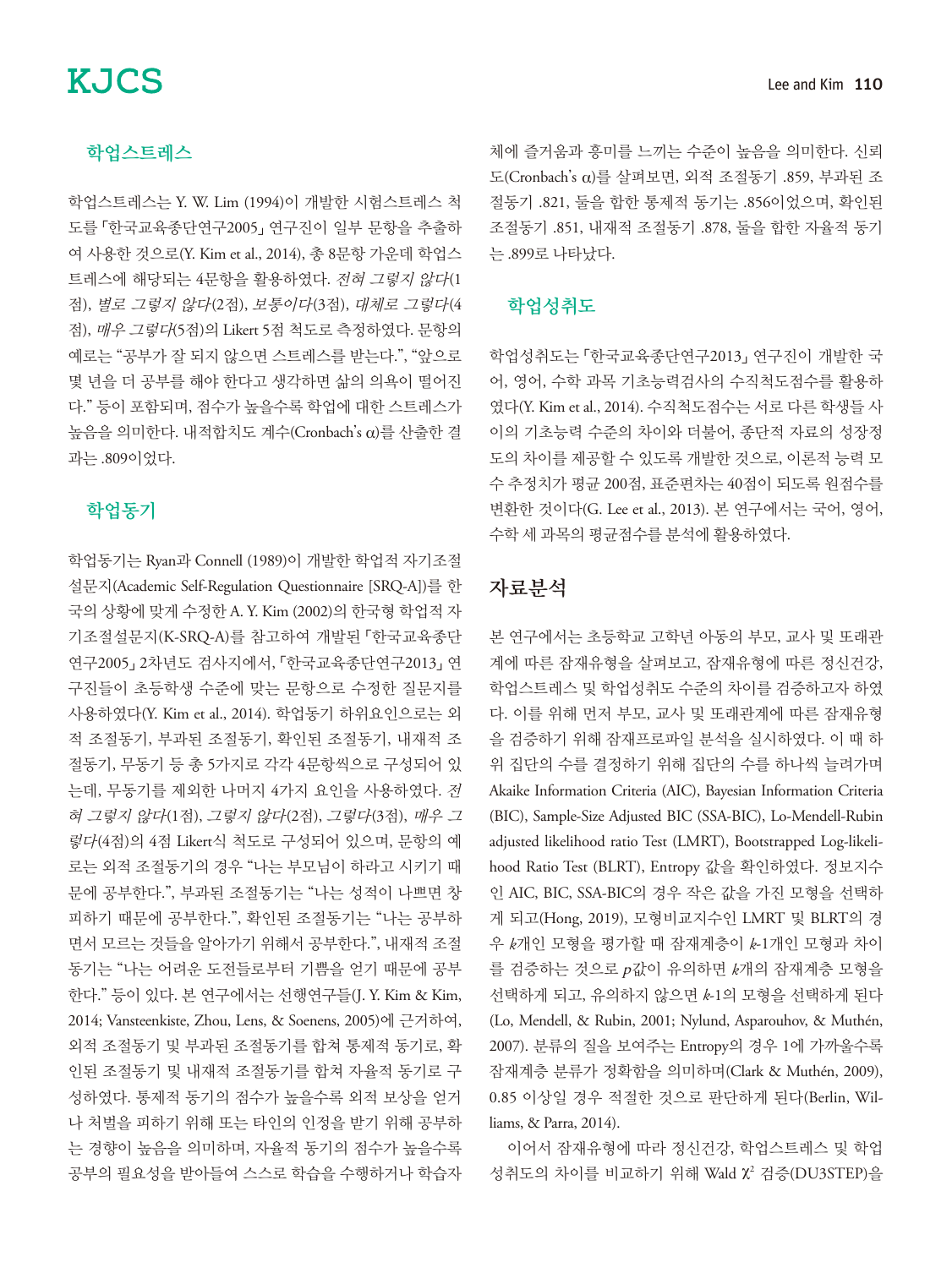#### **Table 1**

*Descriptive Statistics and Correlations Among Study Variables*

|                                |            | 2         | 3          | 4          | 5          | 6         |            | 8       |
|--------------------------------|------------|-----------|------------|------------|------------|-----------|------------|---------|
| 1. Relationships with parents  |            |           |            |            |            |           |            |         |
| 2. Relationships with teachers | $.356***$  |           |            |            |            |           |            |         |
| 3. Relationships with peers    | $.367**$   | $.457**$  |            |            |            |           |            |         |
| 4. Mental health               | $.311***$  | $.270**$  | $.302**$   |            |            |           |            |         |
| 5. Academic stress             | $-.478**$  | $-.223**$ | $-.205***$ | $-.478**$  |            |           |            |         |
| 6. Autonomous motivation       | $.365***$  | $.331**$  | $.301**$   | $.223**$   | $-.236***$ |           |            |         |
| 7. Controlled motivation       | $-.281***$ | $-.191**$ | $-.179**$  | $-.281***$ | $.381**$   | $-.030**$ |            |         |
| 8. Academic achievement        | $.125***$  | $.146**$  | $.148***$  | $.079**$   | $-.080**$  | $.242**$  | $-.125***$ |         |
| M                              | 3.339      | 3.878     | 3.952      | 3.712      | 2.471      | 2.865     | 1.889      | 205.311 |
| SD                             | .874       | .814      | .769       | .968       | 1.011      | .626      | .562       | 32.389  |
| Skewness                       | $-.094$    | $-483$    | $-488$     | $-459$     | .428       | $-.266$   | .176       | $-426$  |
| Kurtosis                       | $-.296$    | .215      | .010       | $-.652$    | $-.399$    | .227      | $-.227$    | $-.239$ |

*Note. N* = 6,784.

\*\* $p < .01$ .

실시하였다(Asparouhov & Muthén, 2014). 이 분석방법은 종속 변수가 없는 기본 혼합모형을 추정하고(1단계), 각 개인에 대 해 가장 가능성이 높은 잠재계층을 추정한 다음(2단계), 분류 오류를 고려한 상태에서 종속변수의 효과를 추정(3단계)하는 3단계의 절차를 자동으로 수행해주는 것으로, 종속변수(정신 건강, 학업스트레스, 학업성취도)를 보조(auxiliary) 변수로 사 용하여 종속변수의 평균과 분산이 잠재계층 별로 다르다는 가 정을 검증하는 방법이다(Hong, 2019). 분석에는 Mplus version 8 (Muthén & Muthén, Los Angeles, CA)을 사용하였다.

#### **Results**

#### 예비분석

본 분석에 앞서, 연구변인들의 평균, 표준편차, 첨도 및 왜도, 적률상관관계를 산출한 결과를 Table 1에 제시하였다. 부모, 교사 및 또래와의 관계는 모두 정적상관(*r*s = .356∼.457, p < .01)을 보여 부모와의 관계가 긍정적일수록 교사와의 관계 및 또래와의 관계가 긍정적일 뿐 아니라, 교사와의 관계가 긍정 적일수록 또래와의 관계도 긍정적인 것으로 나타났다. 한편 부모, 교사 및 또래와의 관계는 아동의 정신건강과 정적상관 (*r*s = .270∼.311, p < .01)을, 학업스트레스와는 부적상관(*r*s = -.478∼-.205, p < .01)을 나타내었으며, 학업동기에 해당하는 자율적 동기와는 정적상관(*r*s = .301∼.365, p < .01)을, 통제적 동기와는 부적상관(*r*s = -.281∼-.179, p < .01)을, 학업성취도와 는 정적상관(*r*s = .125∼.148, p < .01)을 나타내었다. 즉, 부모, 교사 및 또래와의 관계가 긍정적일수록 아동의 정신건강 수준 이 높고, 학업스트레스 수준은 낮으며, 학업동기 중 자율적 동 기 수준은 높고 통제적 동기 수준은 낮으며, 학업성취도 수준 은 높은 것으로 나타났다.

#### 부모, 교사 및 또래와의 관계유형

부모, 교사 및 또래와의 관계유형 확인을 위해 잠재프로파일 분석을 실시하였다. 적절한 유형 분류를 위해 잠재집단의 수 를 늘려가며 모형비교지수, 분류의 질, 정보지수를 살펴본 결 과를 Table 2에 제시하였다. AIC, BIC, SSA-BIC는 모두 잠재집 단의 수가 증가할수록 그 값이 작아졌고, LMRT와 BLRT는 모 두 유의하며, entropy는 잠재집단이 5개인 모형에서 가장 높았 다. 그러나 잠재집단의 수는 프로파일 간 차이에 대한 해석 가 능성 등을 포함하여 종합적으로 판단할 필요가 있으며(Geiser, 2013), 잠재집단의 수가 5개인 경우와 6개인 경우에는 대상자 의 1.1∼1.3% 가량에 불과한 집단들이 존재함을 감안하여, 잠 재집단이 4개인 모형을 최종모형으로 결정하였다.

최종 선택된 4개 집단 모형의 각 집단별 크기분포와 부 모, 교사 및 또래와의 관계 점수 평균 및 표준편차를 Table 3 에 제시하였다. 첫 번째 집단은 전체 연구대상자의 약 29.0% 에 해당하는데, 부모, 교사 및 또래와의 관계 점수 평균이 각 각 3.888 (*SE* = .021), 4.835 (*SE* = .006), 4.500 (*SE* = .015)으로,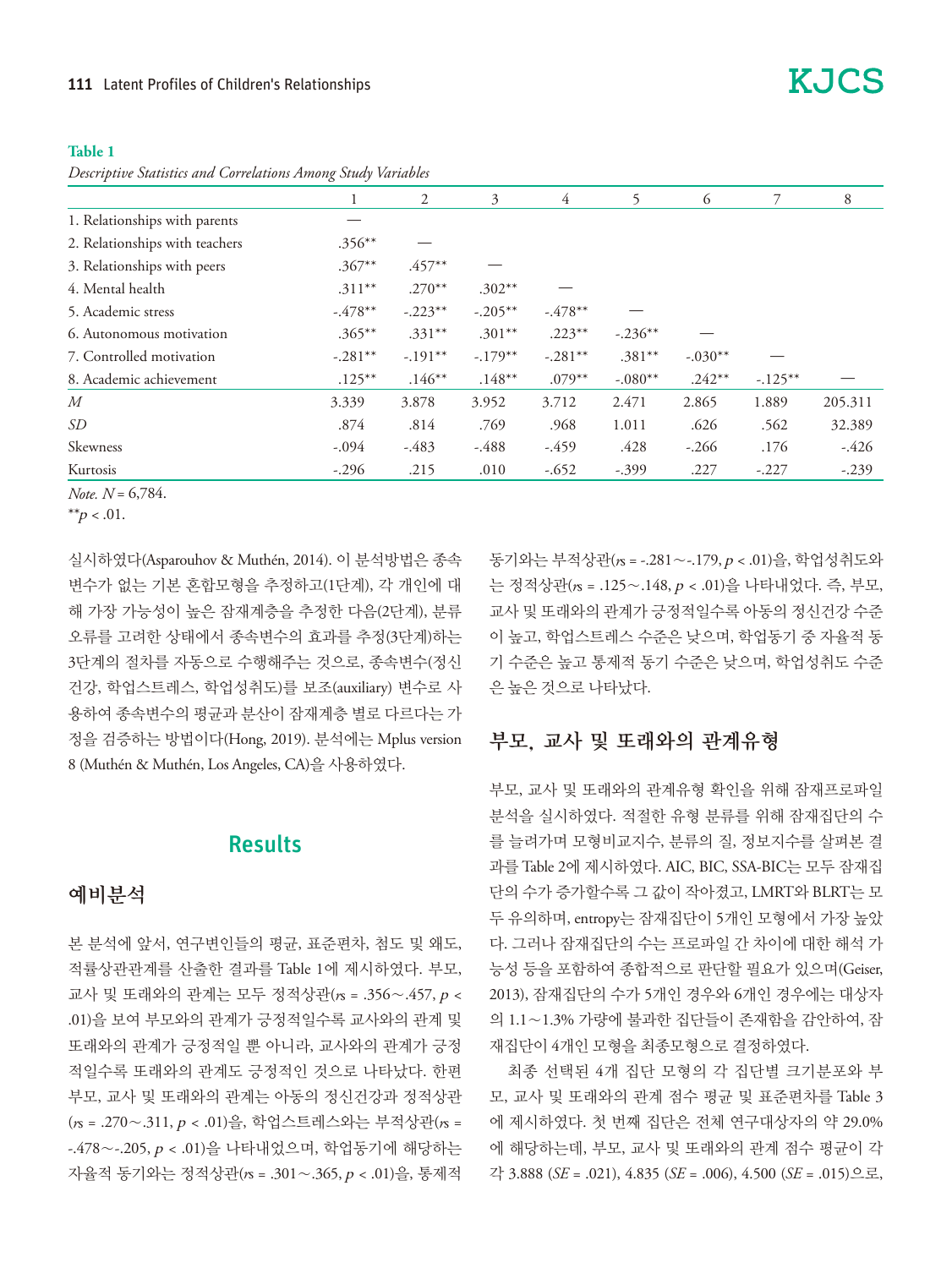#### **Table 2**

*Latent Profile Enumeration Fit Statistics*

| Number of profiles | AIC       | BIC       | SSA-BIC   | LMRT $(p)$ | BLRT $(p)$ | Entropy |
|--------------------|-----------|-----------|-----------|------------|------------|---------|
| ↑                  | 46885.694 | 46933.917 | 46902.139 | .000       | .000       | .616    |
| $\mathbf{z}$       | 46233.689 | 46329.201 | 46284.713 | .000       | .000       | .801    |
|                    | 45304.152 | 45426.953 | 45369.754 | .000       | .000       | .866    |
|                    | 44837.854 | 44987.945 | 44918.034 | .000       | .000       | .902    |
|                    | 44622.294 | 44799.674 | 44717.053 | .000       | .000       | .901    |
| $-$                |           |           |           |            |            |         |

*Note. N* = 6,784.

#### **Table 3**

*Descriptive Statistics per Latent Profile*

|               |                      | Relationships with parents | Relationships with teachers | Relationships with peers |
|---------------|----------------------|----------------------------|-----------------------------|--------------------------|
| Profile types | Number (%) of sample | M(SE)                      | M(SE)                       | M(SE)                    |
| Profile 1     | 1,970(29.0)          | 3.888(.021)                | 4.835(.006)                 | 4.500(.015)              |
| Profile 2     | 2,785(41.1)          | 3.333(.016)                | 3.888(.009)                 | 3.909(.014)              |
| Profile 3     | 1,799 (26.5)         | 3.025(.021)                | 3.091(.013)                 | 3.460(.019)              |
| Profile 4     | 230(.3.4)            | 2.944(.074)                | 1.776(.056)                 | 3.637(.075)              |

*Note.*  $N = 6,784$ . Profile 1 = high overall; Profile 2 = middle overall; Profile 3 = low overall; Profile 4 = low overall/lowest teacher-child relationship.

전반적인 관계 점수 평균이 네 집단 가운데 가장 높으며 특히 교사와의 관계 및 또래와의 관계 점수 평균은 4점을 초과하는 집단이다. 두 번째 집단은 전체 연구대상자의 약 41.1%에 해 당하며 부모, 교사 및 또래와의 관계 점수 평균이 각각 3.333 (*SE* = .016), 3.888 (*SE* = .009), 3.909 (*SE* = .014)이고, 전반적으 로 다른 집단에 비교할 때 중간 수준의 관계의 질을 나타내고 있다. 세 번째 집단은 전체 연구대상자의 약 26.5%에 해당하 며, 부모, 교사 및 또래와의 관계 점수 평균이 각각 3.025 (*SE* = .021), 3.091 (*SE* = .013), 3.460 (*SE* = .019)이며 모든 관계 점수 평균이 첫 번째, 두 번째 집단에 비해 낮다. 또래와의 관계 점 수 평균은 부모, 교사와의 관계 점수 평균에 비해 상대적으로 높은 편이다. 네 번째 집단은 부모, 교사 및 또래와의 관계 점 수 평균이 각각 2.944 (*SE* = .074), 1.776 (*SE* = .056), 3.637 (*SE* = .075)이며, 네 집단 가운데 부모, 교사와의 관계 점수 평균이 가장 낮고 또래와의 관계 점수 평균은 세 번째 집단보다는 높 았다. 특히 교사와의 관계의 평균 점수가 별로 그렇지 않다를 의미하는 2점 이하로, 다른 집단에 비해 두드러지게 낮은 편이 다. 이와 같이 구분된 집단 유형을 다음과 같이 명명하였다. 첫 번째 집단은 '전반적 고수준' 집단, 두 번째 집단은 '전반적 중 간수준' 집단, 세 번째 집단은 '전반적 저수준' 집단, 네 번째 집 단은 '전반적 저수준/교사와의 관계 최저수준' 집단에 해당한 다. 최종적으로 선택된 4개 집단 모형의 그래프는 Figure 1에 제시하였다.

## 부모, 교사 및 또래와의 관계유형에 따른 정 신건강, 학업스트레스, 학업동기 및 학업성 취도 수준

부모, 교사 및 또래와의 관계유형 별로 초등학교 고학년 아동 의 정신건강, 학업스트레스, 학업동기 및 학업성취도 점수 평 균과 표준편차를 살펴보는 한편, 정신건강, 학업스트레스, 학 업동기 및 학업성취도 평균점수가 관계유형에 따라 차이가 있 는지 살펴보았다(Table 4). 그 결과, 전반적 고수준 집단은 다 른 세 집단과 비교하여 정신건강, 학업스트레스, 학업동기 및 학업성취도 평균점수가 유의하게 높았다 $(p < .001)$ . 전반적 중 간수준 집단은 전반적 저수준 집단과 비교하여 정신건강, 학 업스트레스, 학업동기 및 학업성취도 평균점수가 유의하게 높 았으며( p < .001), 전반적 저수준/교사와의 관계 최저수준 집 단과 비교해서는 정신건강( p < .001), 학업스트레스( p < .001), 자율적 동기( p < .001) 및 학업성취도( p < .01) 평균점수가 유 의하게 높은 것으로 나타났다. 전반적 저수준 집단은 전반적 저수준/교사와의 관계 최저수준 집단과 비교하였을 때, 학업 스트레스( p < .01) 평균점수의 경우만 유의하게 높았다.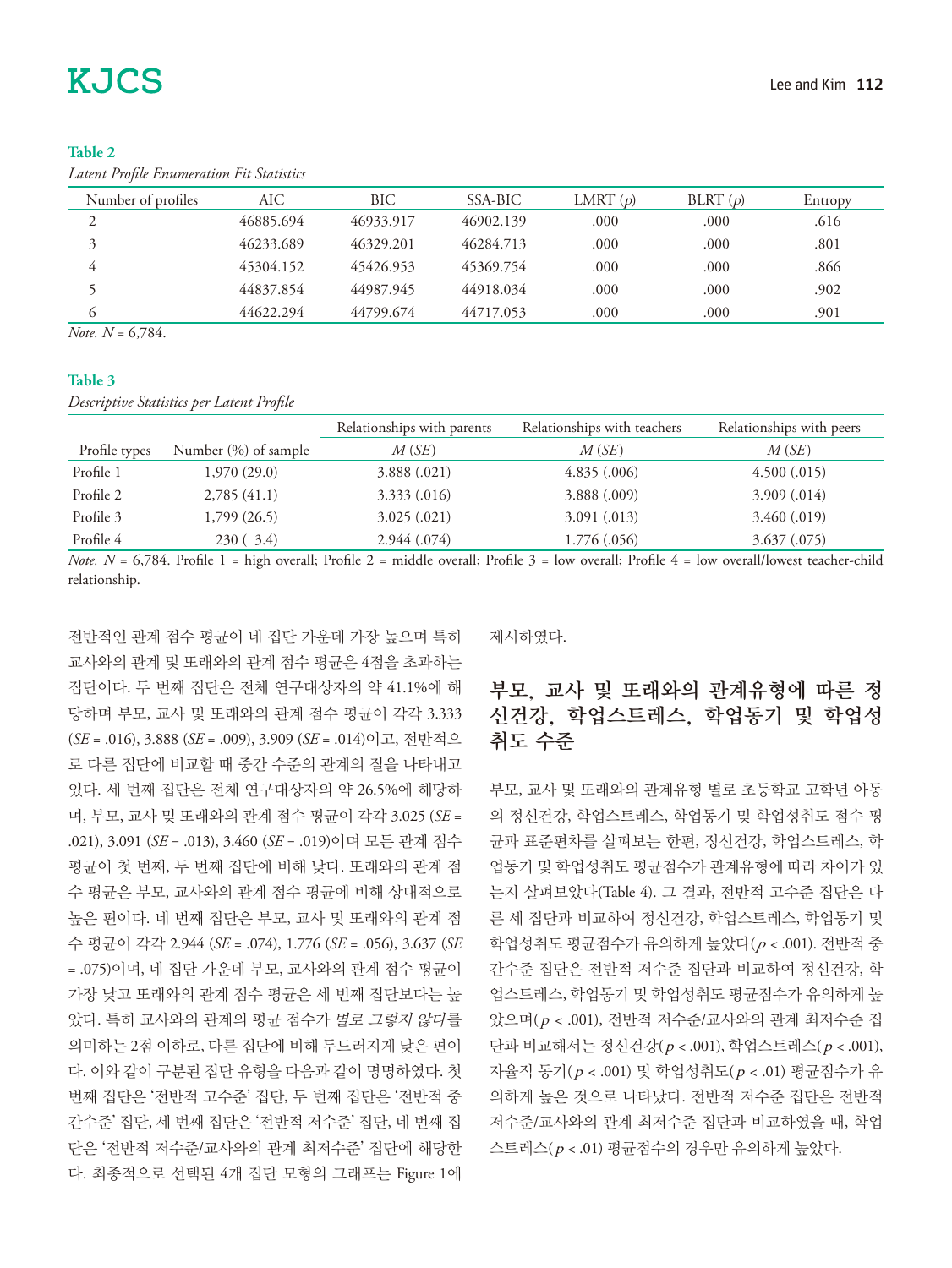

Figure 1. Latent profiles of children's relationships with parents, teachers, and peers. Profile 1 = high overall; Profile 2 = middle eers. Profile 3 = low overall; Profile 4 = low overall/lowest teacher-child relationship. rally from  $1 - \text{low overan/rows}$  teacher-child relationship.

#### **Table 4**

|                     |                     |                 | Academic motivation |                |                      |
|---------------------|---------------------|-----------------|---------------------|----------------|----------------------|
|                     | Mental health       | Academic stress | Autonomous          | Controlled     | Academic achievement |
| Profile types       | M(SE)               | M(SE)           | M(SE)               | M(SE)          | M(SE)                |
| Profile 1           | 4.093(.024)         | 2.161(.025)     | 3.199(0.016)        | 1.710(.015)    | 211.334 (.778)       |
| Profile 2           | 3.692(.021)         | 2.476(.021)     | 2.815(.012)         | 1.925(.011)    | 206.749 (.693)       |
| Profile 3           | 3.386 (.025)        | 2.737(0.026)    | 2.616(.016)         | 2.024(.014)    | 197.458 (.878)       |
| Profile 4           | 3.233 (.074)        | 2.979(.083)     | 2.619(.051)         | 1.990(.038)    | 198.515 (2.443)      |
|                     | Academic motivation |                 |                     |                |                      |
|                     | Mental health       | Academic stress | Autonomous          | Controlled     | Academic achievement |
| Profile comparisons | $\chi^2(p)$         | $\chi^2(p)$     | $\chi^2(p)$         | $\chi^2(p)$    | $\chi^2(p)$          |
| Profile 1 vs. 2     | 138.014 (.000)      | 82.917 (.000)   | 321.709 (.000)      | 124.535 (.000) | 17.455 (.000)        |
| Profile 1 vs. 3     | 439.159 (.000)      | 260.055 (.000)  | 692.043 (.000)      | 249.046 (.000) | 143.052 (.000)       |
| Profile 1 vs. 4     | 122.661 (.000)      | 89.209 (.000)   | 119.180 (.000)      | 46.708(.000)   | 24.988 (.000)        |
| Profile 2 vs. 3     | 76.363 (.000)       | 50.932 (.000)   | 77.930 (.000)       | 27.080 (.000)  | 57.178 (.000)        |
| Profile 2 vs. 4     | 36.122 (.000)       | 34.783 (.000)   | 14.337 (.000)       | 2.676(.102)    | 10.591(.001)         |
| Profile 3 vs. 4     | 3.737(0.053)        | 7.489 (.006)    | 0.003(.959)         | 0.671(.413)    | 0.159(.690)          |

Descriptions of the Four Latent Profiles and χ<sup>2</sup> Tests for Differences Between Profiles in Mental Health, Academic Stress, Academic *Motivation, and Academic Achievement*

*Note. N* = 6,784. Profile 1 = high overall; Profile 2 = middle overall; Profile 3 = low overall; Profile 4 = low overall/lowest teacher-child relationship.

## **Discussion**

본 연구의 목적은 초등학교 고학년 아동의 부모, 교사 및 또래 와의 관계에 따른 잠재유형을 확인하고, 잠재유형에 따라 정

신건강, 학업스트레스, 학업동기 및 학업성취도 수준에 차이 가 있는지 살펴보는 것이다. 이를 위해 2014년 한국교육개발 원에서 실시한 「한국교육종단연구(KELS)2013」의 2차년도 자 료를 활용하여 초등학교 6학년에 재학 중인 6,784명을 대상으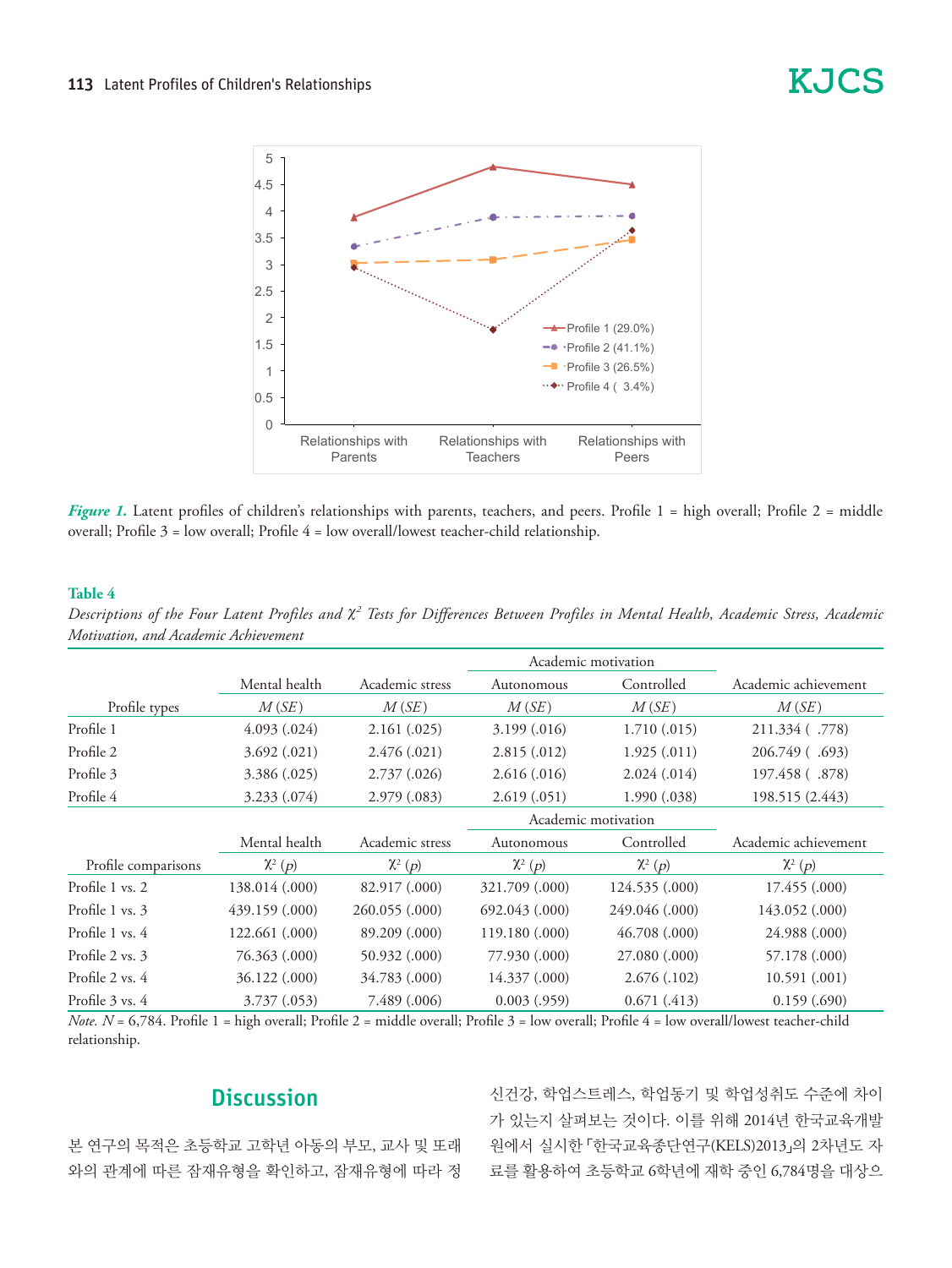로 연구를 진행하였다. 본 연구의 결과에 대해 연구문제를 중 심으로 논의하면 다음과 같다.

연구문제 1과 관련하여, 부모, 교사, 또래와의 관계에 따른 잠재유형 확인을 위해 잠재프로파일 분석을 실시한 결과, 총 4 개의 유형으로 분류되었다. 각 집단의 상대적 차이를 고려하 여 명명한 유형에 대해 살펴보면, 부모, 교사 및 또래와의 관계 점수가 전반적으로 전체 평균점수와 거의 유사한 수준으로 나 타난 집단을 전반적 중간수준이라고 명명하였고, 이를 기준으 로 관계의 수준이 높은 집단을 전반적 고수준, 관계의 수준이 낮은 집단을 전반적 저수준으로 명명하였다. 또한 본 연구에 서는 교사와의 관계에서의 집단별 차이가 크게 나타남으로써, 교사와의 관계가 특히 낮게 나타난 집단이 발견되어 이를 전 반적 저수준/교사와의 관계 최저수준이라고 명명하였다. 다 만, 전반적 저수준 집단의 경우 평균점수가 3점대 초반으로, 5 점 척도의 기준에서 보았을 때 보통의 수준에 해당되며, 전반 적 저수준/교사와의 관계 최저수준의 경우에도 교사와의 관 계를 제외한 부모 및 또래관계의 평균점수가 보통 혹은 그 이 상의 수준에 해당된다. 본 연구에서는 집단 내 아동의 상대적 위치를 고려하여 집단유형을 명명하였기에 이와 관련하여 해 석에 있어 주의가 요구된다.

먼저 전반적으로 아동이 맺는 사회적 관계의 유형들이 전 반적으로 유사한 수준에서 나타난 결과와 관련하여, 관계의 유형들이 서로 비슷한 패턴으로 수렴(convergence)하는지, 혹 은 관계의 유형들이 서로 다른 수준으로 발산(divergence)하는 지(Ciarrochi et al., 2017), 즉, 아동이 속한 환경에서 동시적으 로 맺는 사회적 관계에 있어 관계가 서로 유사한 패턴을 보이 는지 혹은 상호보완적으로 다른 관계의 부정적 측면을 완충 하는 역할을 하는지의 측면에서 볼 때, 본 연구결과는 관계의 패턴이 대체로 유사한 수준으로 수렴한다는 관점을 지지한 다. 이러한 결과는 기존의 연구자들이 아동이 맺는 부모와의 관계가 교사와의 관계(Howes & Ritchie, 1999; Verschueren & Koomen, 2012)나 또래관계(Jeon & Lee, 2002)에서 유사한 패 턴으로 나타날 수 있음을 언급한 것과도 일맥상통하는 것으 로, 아동이 맺는 다양한 사회적 관계가 서로 영향을 주고받을 수 있다는 관점에서 이해해볼 수 있다. 먼저 애착이론의 내적 작동모델(internal working memory; Bowlby, 1969)에서 생애 초 기 부모 등 주 양육자와의 관계를 통해서 형성된 내적 표상은 이후 성인과의 관계나 또래와의 관계 등 친밀한 타인과 사회 적 관계를 맺는데 있어 중요한 영향을 미칠 수 있다(Bretherton & Munholland, 2016; Hazan & Shaver, 1994). 또한 교사의 경 우에도 아동이 맺는 또래관계에 대해 학교 내에서 감독자 혹

은 중재자 역할을 담당하므로 부모와 더불어 또래관계에 영향 을 미칠 수 있는 중요한 성인이 될 수 있으며(J. Kim, 1999), 아 동이 맺는 또래관계가 사교적이고 지속적일 경우 교사와의 관 계에 있어서의 적응도 높아진다는 점도 보고된다(S.-T. Lim, Kim, & Ju, 2010). 종합해보면 아동이 맺는 부모, 교사 및 또래 는 서로 영향을 주고받을 수 있는 체계라는 점에서, 같은 집단 내에서는 아동이 맺는 부모, 교사 및 또래와의 관계가 대체로 유사한 수준으로 나타났을 가능성이 있다.

또한 네 집단을 비교해볼 때, 교사와의 관계가 부모 및 또래 와의 관계 변인보다 더 두드러진 차이를 보였다. 즉, 교사와의 관계에 대한 개인차가, 다른 관계 변인들보다 더 크다고 볼 수 있는데, 교사와의 관계가 어떠한지가 유형의 구분에 있어서 중요한 변인임을 알 수 있다. 아동이 지각하는 교사와의 관계 의 개인차가 큰 것에 대해 아동과 관계를 맺고 있는 타인의 측 면에서 해석해보면, 독점적이거나 집중적인 관계를 형성할 수 있는 부모 혹은 또래에 비해 교사의 경우 학급 내 적게는 20명 에서 많게는 35명 이상의 아동과 동시에 관계를 형성하여 상 호작용하게 된다. 본 연구에서는 교사가 얼마나 아동 개개인 의 말에 귀를 기울이고 친밀하게 대하는지 등을 살펴보았는 데, 이러한 환경적 특성을 고려할 때 교사가 친밀하게 상호작 용하는 아동은 한정적일 수 있으며 결과적으로 아동 개개인이 지각하는 교사와의 관계의 차이는 더 다양할 수 있을 것이다. 우리나라 교육시스템 상 각 과목 교사가 따로 있는 청소년기 에 비해 초등학생인 아동의 경우 담임교사 1인과의 관계가 중 요할 수 있으므로 교사와의 관계에 대해 더 민감하게 지각할 가능성이 있다. 실제로 초등학교 담임교사의 역할에 대한 학 생, 학부모, 및 교사의 기대와 관련된 선행연구(S. Kang, 2010) 에서도 고학년인 초등학생의 경우 담임교사가 학습지도나 생 활지도를 잘하는 것보다, 학생들과 대화하고 골고루 관심을 기울여 주는 것과 같은 인간관계와 관련된 영역, 즉, 교사가 자 신에 대한 이해와 관심을 보여주는 것에 대한 기대를 더 많이 가지고 있었다. 따라서 교실환경 내에서 담임교사가 개별 아 동의 특성을 파악하고, 이들과의 관계를 증진시키기 위해 아 동을 인정하고 수용하는 등의 반응적인 피드백을 제공하는 상 호작용을 할 필요가 있을 것이다. 다만, 서울 및 수도권 초등학 교에 재학 중인 5, 6학년 아동을 대상으로 한 국내 연구(Yang & Cheong, 2013)의 경우, 비록 상호적인 측면이 강조되는 관 계성이 아닌 사회적 지지의 측면을 살펴보긴 하였으나, 부모 를 포함한 가족지지, 교사지지, 또래지지에 대해 유형탐색을 실시한 결과, 가족지지의 개인차가 가장 큰 것으로 나타나, 교 사와의 관계에 대한 개인차가 가장 큰 것으로 나타난 본 연구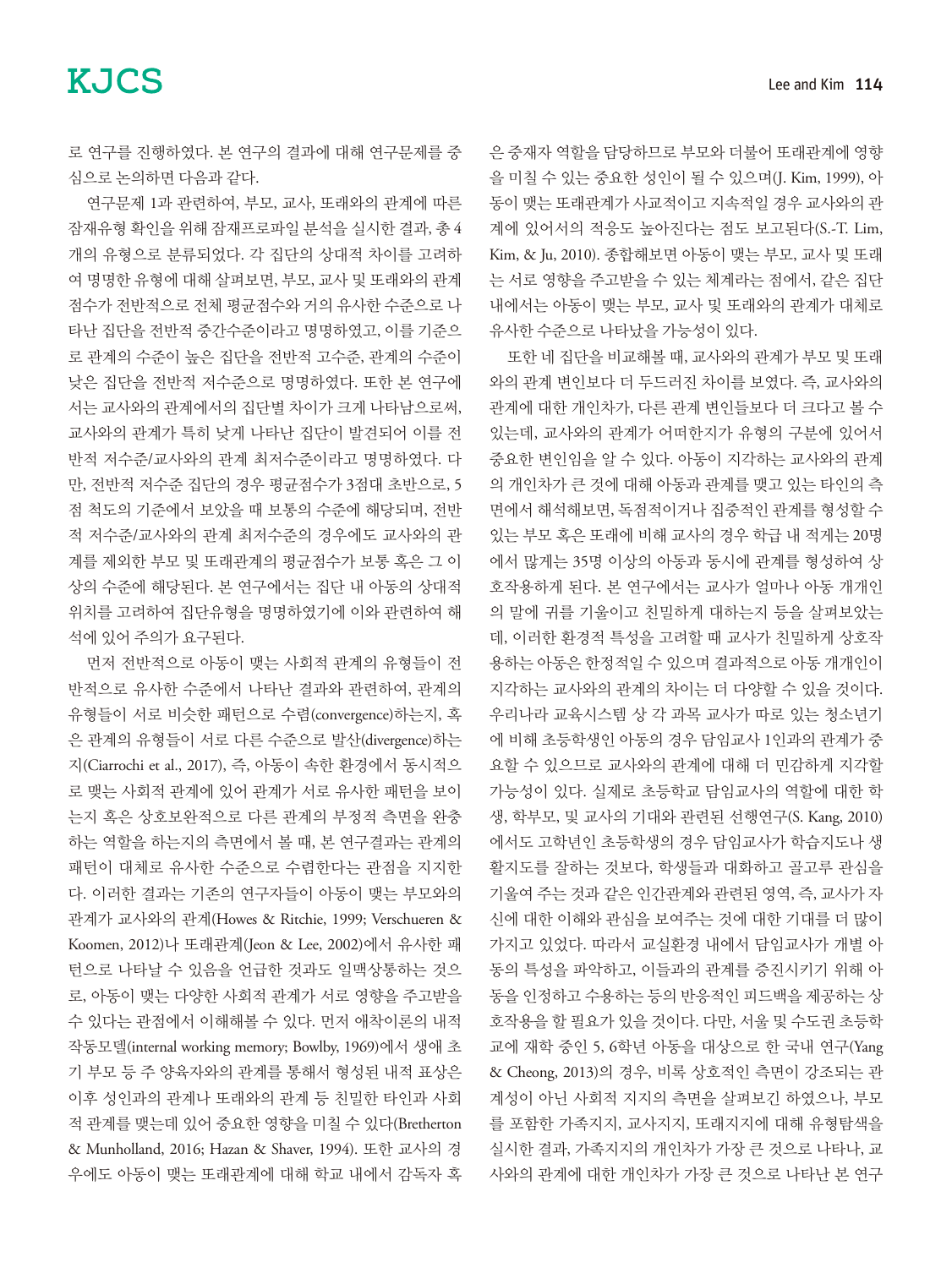결과와는 차이가 있었다. 아동이 속한 지역의 특성에 따라 부 모와의 관계나 교사와의 관계에 있어 차이가 있음을 보고한 선행연구(S. G. Park, Kim, & Moon, 2013)에 근거해보건대, 서 울 및 수도권과 같은 대도시에 속한 아동을 대상으로 한 연구 와 전국의 아동을 대상으로 한 본 연구의 결과는 다를 수 있음 을 조심스레 추측해볼 수 있다. 이를 검증하기 위해 추후 연구 에서는 아동이 속한 지역 혹은 가족 내 사회경제적 특성이나 부모와 함께 보내는 시간 등을 고려하는 연구설계를 통해 관 련 내용을 보다 면밀히 살펴볼 필요가 있을 것이다.

한편, 각 유형 가운데서도 전반적 중간수준인 집단이 41.1%로 가장 높은 비율을 차지하였고, 전반적 고수준 29.0%, 전반적 저수준 26.5%, 전반적 저수준/교사와의 관계 최저수 준 3.4%의 순으로 나타났다. 즉, 선행연구들(Schwartz et al., 2011; Yang & Cheong, 2013)에서 부모, 교사 및 또래관계에서 평균 수준을 보이는 집단이 가장 높은 비율을 차지했던 것과 마찬가지로 본 연구에서도 다양한 사회적 관계의 질이 중간 수준을 보이는 아동이 많았다. 또한 전반적 중간수준의 집단 을 제외하고 보면 전반적 저수준 집단과 전반적 고수준 집단 의 비율이 비슷하게 나타났는데, 이러한 결과는 아동 및 청소 년을 대상으로 한 연구에서 전반적으로 관계의 질이 낮은 집 단이 높은 집단보다 더 높은 비율을 차지하는 것으로 나타난 것과 다소 차이가 있다(Schwartz et al., 2011). 이러한 차이는 아 동기에서 청소년기로 가면서 부모, 교사 등 사회적 관계의 질 이 점점 감소한다는 종단연구 결과들(B.-S. Jung, 2011; M.-T. Wang, Dishion, Stormshak, & Willett, 2011)에 근거해볼 때, 아 동뿐만 아니라 청소년이 포함되었는지 여부에 따른 차이에 기 인한 것일 수 있다. 다만 표본에 있어 문화 등 다른 구분되는 특성도 존재하므로 이러한 해석에 있어 주의가 요구되는데, 본 해석을 확실히 검증하기 위해 추후 연구에서는 잠재유형의 전이양상을 파악해볼 수 있는 잠재전이모형(latent transition model) 분석을 활용하여 동일한 패널을 대상으로 아동기에서 청소년기로 이행함에 따라 잠재유형이 어떤 식으로 변화하는 지를 확인하는 것도 의미 있을 것이다.

연구문제 2와 관련하여, 부모, 교사 및 또래와의 관계의 개 인간 차이에 근거하여 나누어진 4가지 집단에 따라 아동의 정 신건강, 학업스트레스, 학업동기로서의 자율적 동기 및 통제적 동기, 학업성취도를 살펴본 결과, 전반적으로 집단에 따른 차 이가 유의한 것으로 나타났다. 즉, 일부 집단 간 비교 결과를 제 외하면 전반적으로 아동이 맺는 부모, 교사 및 또래와의 관계 가 긍정적인 집단일수록 정신건강, 자율적 동기, 학업성취도의

먼저 전반적 고수준 집단과 다른 세 집단과 비교하여 볼 때, 정신건강, 자율적 동기, 학업성취도 평균점수가 전반적으로 유의하게 높았고, 통제적 동기 및 학업스트레스는 낮은 것으 로 나타났다. 다시 말하면, 부모, 교사 및 또래관계 모두를 긍 정적으로 형성하고 있는 아동의 경우 우울이나 불안수준이 낮 고 즐거운 감정을 가지고 있으며, 학업스트레스가 낮고, 스스 로의 흥미나 욕구에 의해 공부를 하고자 하는 동기가 높고, 학 업성취도도 좋았다. 이러한 결과는 전반적으로 가족, 교사 및 또래의 지지를 전반적으로 많이 받는 집단인 '통합지지형'에 속한 아동의 경우 다른 집단의 아동에 비해 긍정적 정서가 높 고 스트레스가 낮다거나(Yang & Cheong, 2013), 부모, 교사 및 또래와 '강한 관계유형'을 가진 아동.청소년의 경우 전반적 인 학업성취가 높다는 연구결과(Schwartz et al., 2011)와 일치 한다. 또한 중학교 1학년 학생을 대상으로 교사의 돌봄(caring) 과 부모 및 또래의 학업적 지지의 수준에 따라 5가지 군집으 로 구분하여 각 군집에 따른 학업 관련 변인들을 살펴본 연구 (Murdock & Miller, 2003)에서, 부모, 교사 및 또래 관련 변인이 전반적으로 긍정적인 집단에서 학업적 자기효능감 및 내재적 학업동기의 수준이 가장 높은 것으로 나타난 연구결과와 같은 맥락이다. 본 연구결과는 아동에게서 중요한 타인인 부모, 교 사 및 또래와의 관계가 전반적으로 높을 때 가장 최상의 심리 적.학업적 적응을 이룰 수 있음을 보여준다.

이러한 경향은 전반적 중간수준 집단과 전반적 저수준 집 단 간의 비교에서도 나타나, 부모, 교사 및 또래와의 관계가 전 반적으로 중간정도를 유지하는 것이 낮은 것보다 정신적으로 건강하고 학업스트레스가 낮으며 자율적인 동기 및 학업성취 도도 높았다. 이들 결과를 종합해볼 때, 본 연구결과는 아동의 정신적 건강의 수준을 높이고, 스트레스를 낮추며, 자발적으 로 학습을 하고자하는 동기와 더불어 학업성취를 높이기 위해 서 부모, 교사 및 또래와의 맺는 전반적인 관계를 낮은 수준보 다는 중간수준으로, 중간수준보다는 고수준으로 높이도록 노 력해야 함을 시사한다. 즉, 아동의 심리적.학업적 적응을 높이 기 위해서는 부모, 교사 혹은 또래관계 중 하나에 초점을 맞춰 개입하기 보다는 전반적인 사회적 관계를 고려하여야 함을 보 여준다.

또한, 전반적 저수준 집단과 전반적 저수준/교사와의 관계 최저수준 집단을 비교해볼 때, 학업스트레스에서만 그 차이가 유의한 것으로 나타나, 전반적 저수준 집단보다 전반적 저수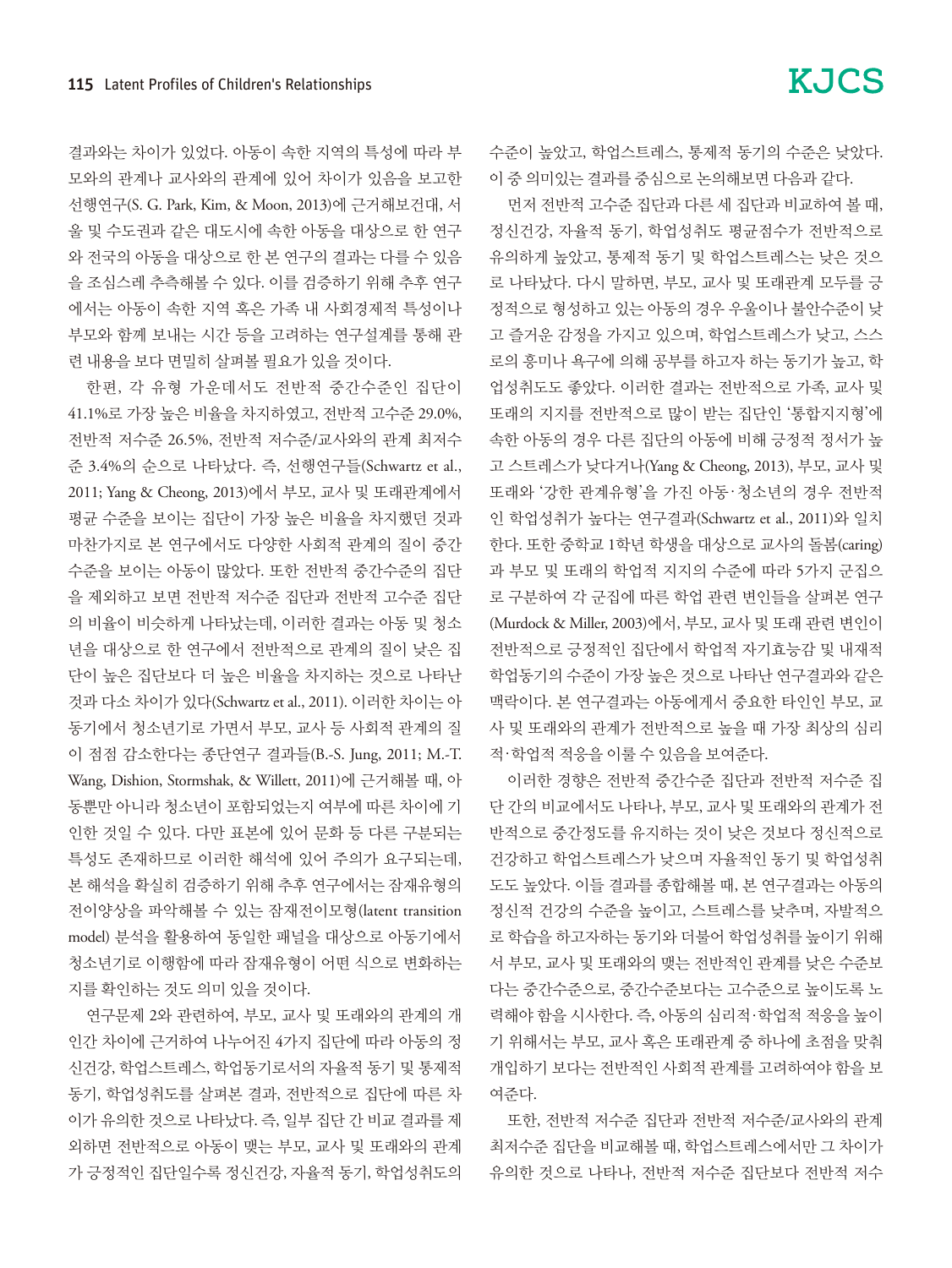준/교사와의 관계 최저수준 집단의 학업스트레스 점수가 더 높았다. 두 집단이 서로 구분되는 가장 큰 차이가 교사와의 관 계라는 점에서 볼 때, 다른 아동과 비교해서 부모, 교사 및 또 래와의 관계의 수준이 전반적으로 낮은 경우 교사와의 관계 가 특히 학업스트레스의 수준을 결정하는 중요한 변인임을 의 미한다. 정신건강이나 학업동기, 학업성취도의 경우에는 변 인들의 특성 상 여러 복합적인 요인들이 작용할 수 있다는 점 에서, 부모 및 또래와의 관계가 다른 아동에 상대적으로 좋지 않은 상황에서, 선생님과의 관계가 더 좋지 않다고 해서 그 차 이가 직접적으로 나타나지 않을 수 있다. 그러나 학업스트레 스의 경우 평소 일상생활 사건 속에서 더 빈번하게 경험할 수 있다는 스트레스라는 변인의 특수성을 감안해볼 때(Kanner, Coyne, Schaefer, & Lazarus, 1981), 아동이 일상적으로 생활하 는 주요 환경인 학교에서 학업에 대해 직접적인 피드백을 줄 수 있는 성인으로서의 교사와의 관계가 다른 또래에 비해 좋 지 않은 것은, 더 높은 학업스트레스를 받도록 하는 원인이 될 수 있을 것이다. 이러한 측면에서, 교사가 단지 교과의 내용을 가르치는 역할뿐만 아니라 아동에게 관심을 가지고 친밀한 관 계를 유지하는 노력을 함께 기울일 경우, 아동이 맺는 사회적 관계의 질이 다른 또래들에 비해 전반적으로 낮은 상황에서 학업스트레스를 줄일 수 있는 보호요인으로 작용할 수 있을 것이다. 이는 아동.청소년의 심리.사회적 적응에 있어 사회 적 관계들이 상호보완하여 완충적 역할을 할 수 있음을 언급 한 선행연구결과들(Hughes et al., 1999; S. S. Kim, 2013)과 같 은 맥락에서 이해 가능하다. 즉, 학업적인 측면에서 스트레스 를 받고 있는 아동에 대해 교사는 아동이 맺고 있는 사회적 관 계를 살펴봄과 동시에, 아동이 타인과 맺는 관계의 질이 전반 적으로 부정적인 경우 특히 관심과 애정을 기울여야 함을 시 사한다.

본 연구의 제한점과 더불어 후속연구를 위한 제언을 해보 면 다음과 같다. 첫째, 본 연구는 전국단위로 수집한 대규모 자 료를 활용하여 분석하였다는 점에서 의미가 있으나, 초등학 교 6학년인 아동만을 대상으로 하였다는 제한점이 있다. 따라 서 추후 연구에서는 잠재유형의 종단적 변화를 파악할 수 있 는 잠재전이모형 분석을 활용하여 변화의 과정을 동시에 고려 하거나, 다른 발달단계의 아동 및 청소년을 대상으로 하는 연 구가 필요할 것이다. 둘째, 본 연구에서는 초등학교 고학년 아 동의 성별을 구분하지 않았으나, 남녀에 따라 가족, 또래, 교 사 등의 사회적 지지에 따른 잠재유형 차지하는 비율이 차이 가 있다는 선행연구(Yang & Cheong, 2013)에 근거할 때, 추후 연구에서 부모, 또래, 교사와의 관계에 따른 잠재유형을 남녀 로 구분하여 살펴보는 것도 의미있을 것이다. 마지막으로, 본 연구에서는 패널데이터를 수집하기 위해 만들어진 설문지의 특성을 감안하여 정신건강의 세부 영역을 고려하기보다는 정 신건강의 전반적인 측면에 초점을 맞추어 살펴보았다. 그러 나 정신건강은 우울, 불안, 자살생각 등과 같은 정신병리적인 측면뿐만 아니라, 긍정적 정서나 긍정적인 심리.사회적 기능 등 다양한 하위 영역을 포함하는 포괄적인 개념이므로(Keyes, 2007), 후속 연구에서는 정신건강을 보다 세분화하여 살펴보 는 것도 필요할 것이다.

이러한 제한점에도 불구하고, 기존의 많은 연구들이 변수 중심적 접근을 통해 부모, 교사 및 또래와의 관계 각각의 개별 영향력을 살펴보았던 것과 더불어 일반적 경향을 밝히는 것에 주목했던 것에 반해, 본 연구에서는 각 개인이 지각하는 다양 한 사회적 관계의 연관성을 고려하여 유형을 구별하는 대상중 심적 접근을 적용하였다. 이를 통해 아동이 속한 환경 내에서 존재하는 주요한 인물인 부모, 교사 및 또래와 맺는 관계의 질 에 따라 4가지 관계유형으로 분류되며, 다양한 사회적 관계가 유사한 패턴으로 나타날 수 있음을 확인하였다. 또한, 각 유형 에 따라 아동의 정신건강, 학업스트레스, 학업동기 및 학업성 취도가 다르게 나타날 수 있음을 확인하였다는 점에서, 추후 상담이나 교육현장에서 아동의 정신건강이나 학업관련 이슈 들을 다루는데 있어 아동이 맺는 다양한 사회적 관계의 개인 차를 고려할 필요가 있음을 확인하였다. 아울러 본 연구에서 는 부모 혹은 또래와의 관계에 비해 교사와의 관계에 대해 초 등학교 고학년 아동 개개인의 지각 차이가 크다는 것을 확인 함으로써, 교육환경에서 교사와 아동 간의 관계에 대한 관심 을 환기시켰다. 교사 또한 아동과의 관계에 있어 어려움을 느 끼며, 아동과의 관계에서 비롯된 스트레스 해결이나 관계개선 을 위한 방법을 알지 못하는 경우가 많음(H. Kang, Kim, Kim, Lee, & Sohn, 2018)을 고려해볼 때, 교사와 아동 간 의사소통 교육 및 교사의 상담역량 증진 등을 목표로 한 개입의 필요성 을 강조할 수 있을 것이다.

## Acknowledgements

This study was supported by the Ministry of Education of the Republic of Korea and the National Research Foundation of Korea (NRF-2016S1A3A2924375).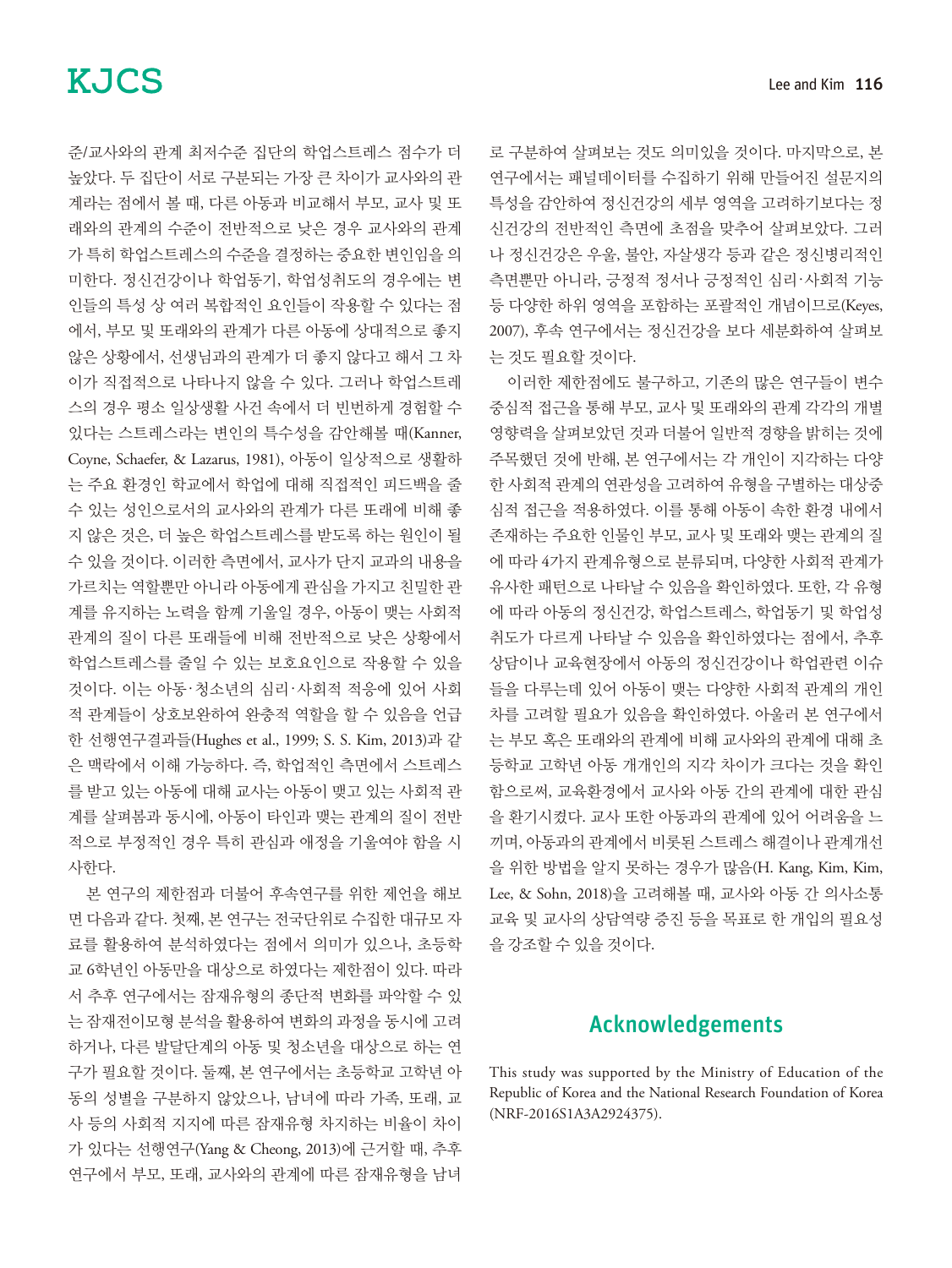#### **Notes**

This article was presented as a poster at the 2019 Annual Spring Conference of the Korean Association of Child Studies.

## Conflict of Interest

No potential conflict of interest relevant to this article was reported.

## References

#### In English

- Asparouhov, T., & Muthén, B. (2014). Auxiliary variables in mixture modeling: Using the BCH method in Mplus to estimate a distal outcome model and an arbitrary secondary model. *Mplus Web Notes, 21,* 1-23.
- Baker, J. A., Grant, S., & Morlock, L. (2008). The teacher-student relationship as a developmental context for children with internalizing or externalizing behavior problems. *School Psychology Quarterly, 23*(1), 3-15. doi:10.1037/1045-3830. 23.1.3
- Bergman, L. R., & Trost, K. (2006). The person-oriented versus variable-oriented approach: Are they complementary, opposites, or exploring different worlds? *Merrill-Palmer Quarterly, 52*(3), 601-632. doi:10.1353/mpq.2006.0023
- Berkman, L. F., & Glass, T. (2000). Social integration, social networks, social support, and health. In L. F. Berkman & I. Kawachi (Eds.), *Social epidemiology* (pp. 137-173). New York: Oxford University Press, Inc.
- Berlin, K. S., Williams, N. A., & Parra, G. R. (2014). An introduction to latent variable mixture modeling (part 1): Overview and cross-sectional latent class and latent profile analyses. *Journal of Pediatric Psychology, 39*(2), 174-187. doi:10.1093/jpepsy/jst084
- Berndt, T. J., & Keefe, K. (1995). Friends' influence on adolescents' adjustment to school. *Child Development, 66*(5), 1312- 1329. doi:10.1111/j.1467-8624.1995.tb00937.x
- Bowlby, J. (1969). *Attachment and loss: Vol. 1. Attachment.* New York: Basic Books, Inc.
- Bretherton, I., & Munholland, K. A. (2016). The internal working model construct in light of contemporary neuroimaging research. In J. Cassidy & P. R. Shaver (Eds.), *Handbook of attachment: Theory, research, and clinical applications* (3rd

ed., pp. 63-88). New York: The Guilford Press.

- Bronfenbrenner, U., & Morris, P. A. (2006). The bioecological model of human development. In R. M. Lerner (Ed.), *Handbook of child development: Vol. 1. Theoretical models of human development* (pp. 793-828). Hoboken, NJ: John Wiley & Sons, Inc.
- Child Voice. (2018). *The*  $5<sup>th</sup>$  and  $6<sup>th</sup>$  periodic child report of *Republic of Korea to the UN committee on the rights of the child<Children suffering from academic pressure>.* Retrieved from http://childvoice.kr/archive
- Ciarrochi, J., Morin, A. J. S., Sahdra, B. K., Litalien, D., & Parker, P. D. (2017). A longitudinal person-centered perspective on youth social support: Relations with psychological wellbeing. *Developmental Psychology, 53*(6), 1154-1169. doi:10.1037/dev0000315
- Clark, S. L., & Muthén, B. (2009). *Relating latent class analysis results to variables not included in the analysis.* Retrieved from Mplus website: https://www.statmodel.com
- Collins, W. A., & Laursen, B. (2004). Changing relationships, changing youth: Interpersonal contexts of adolescent development. *The Journal of Early Adolescence, 24*(1), 55- 62. doi:10.1177/0272431603260882
- Collins, W. A., & Steinberg, L. (2008). Adolescent development in interpersonal context. In W. Damon & R. M. Lerner (Eds.), *Child and adolescent development: An advanced course* (pp. 551-590). Hoboken, NJ: John Wiley & Sons, Inc.
- Darling-Hammond, L. (2000). Teacher quality and student achievement: A review of state policy evidence. *Education Policy Analysis Achives, 8*(1), 1-44. doi:10.14507/epaa. v8n1.2000
- Deci, E. L., & Ryan, R. M. (2008). Self-determination theory: A macrotheory of human motivation, development, and health. *Canadian Psychology/Psychologie canadienne, 49*(3), 182-185. doi:10.1037/a0012801
- Duchesne, S., & Larose, S. (2007). Adolescent parental attachment and academic motivation and performance in early adolescence. *Journal of Applied Social Psychology, 37*(7), 1501-1521. doi:10.1111/j.1559-1816.2007.00224.x
- Eccles, J. S., Midgley, C., Wigfield, A., Buchanan, C. M., Reuman, D., Flanagan, C., & Mac Iver, D. (1993). Development during adolescence: The impact of stage-environment fit on young adolescents' experiences in schools and in families. *American Psychologist, 48*(2), 90-101. doi:10.1037/0003- 066X.48.2.90
- Eccles, J. S., & Roeser, R. W. (2011). Schools as developmental contexts during adolescence. *Journal of Research on Adolescence, 21*(1), 225-241. doi:10.1111/j.1532-7795. 2010.00725.x
- Essex, M. J., Armstrong, J. M., Burk, L. R., Goldsmith, H. H., & Boyce, W. T. (2011). Biological sensitivity to context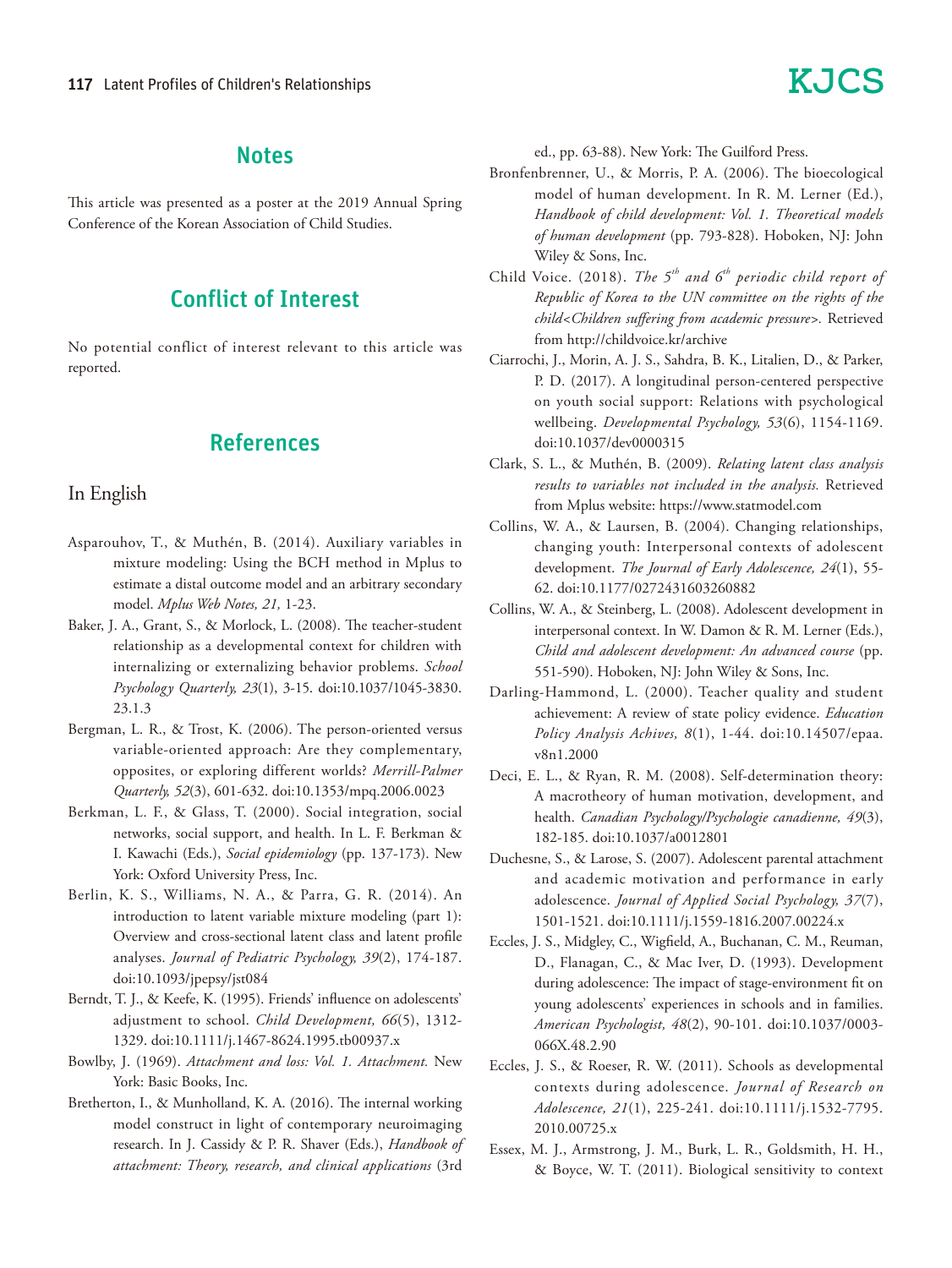moderates the effects of the early teacher-child relationship on the development of mental health by adolescence. *Development and Psychopathology, 23*(1), 149-161. doi:10. 1017/S0954579410000702

- Estrada, P., Arsenio, W. F., Hess, R. D., & Holloway, S. D. (1987). Affective quality of the mother-child relationship: Longitudinal consequences for children's school-relevant cognitive functioning. *Developmental Psychology, 23*(2), 210-215. doi:10.1037/0012-1649.23.2.210
- Flook, L., Repetti, R. L., & Ullman, J. B. (2005). Classroom social experiences as predictors of academic performance. *Developmental Psychology, 41*(2), 319-327. doi:10.1037/ 0012-1649.41.2.319
- Furman, W., & Simon, V. A. (1999). Cognitive representations of adolescent romantic relationships. In W. Furman, B. B. Brown, & C. Feiring (Eds.), *The development of romantic relationships in adolescence* (pp. 75-98). New York: Cambridge University Press.
- Furrer, C., & Skinner, E. (2003). Sense of relatedness as a factor in children's academic engagement and performance. *Journal of Educational Psychology, 95*(1), 148-162. doi:10.1037/0022-0663.95.1.148
- Gauze, C., Bukowski, W. M., Aquan-Assee, J., & Sippola, L. K. (1996). Interactions between family environment and friendship and associations with self-perceived well-being during early adolescence. *Child Development, 67*(5), 2201- 2216. doi:10.1111/j.1467-8624.1996.tb01852.x
- Geiser, C. (2013). *Data analysis with Mplus.* New York: The Guilford Press.
- Graziano, W. G., & Eisenberg, N. (1997). Agreeableness: A dimension of personality. In R. Hogan, J. Johnson, & S. Briggs (Eds.), *Handbook of personality psychology* (pp. 795- 824). San Diego, CA: Academic Press.
- Grolnick, W. S., & Ryan, R. M. (1989). Parent styles associated with children's self-regulation and competence in school. *Journal of Educational Psychology, 81*(2), 143-154. doi:10.1037/0022-0663.81.2.143
- Hartup, W. W., & Laursen, B. (1999). Relationships as developmental contexts: Retrospective themes and contemporary issues. In W. A. Collins & B. Laursen (Eds.), *Minnesota symposia on child psychology: Relationships as developmental contexts* (Vol. 30, pp. 13-35). Mahwah, NJ: Lawrence Erlbaum Associates, Inc.
- Hazan, C., & Shaver, P. R. (1994). Attachment as an organizational framework for research on close relationships. *Psychological Inquiry, 5*(1), 1-22. doi:10.1207/s15327965pli0501\_1
- Hirsh-Pasek, K., & Burchinal, M. (2006). Mother and caregiver sensitivity over time: Predicting language and academic outcomes with variable- and person-centered approaches. *Merrill-Palmer Quarterly, 52*(3), 449-485. doi:10.1353/

mpq.2006.0027

- Howes, C., & Ritchie, S. (1999). Attachment organizations in children with difficult life circumstances. *Development and Psychopathology, 11*(2), 251-268. doi:10.1017/ S0954579499002047
- Hudson, J. L., & Rapee, R. M. (2001). Parent-child interactions and anxiety disorders: An observational study. *Behaviour Research and Therapy, 39*(12), 1411-1427. doi:10.1016/ S0005-7967(00)00107-8
- Hughes, J. N., Cavell, T. A., & Jackson, T. (1999). Influence of the teacher-student relationship in childhood conduct problems: A prospective study. *Journal of Clinical Child Psychology, 28*(2), 173-184. doi:10.1207/s15374424jccp2802\_5
- Hughes, J. N., Cavell, T. A., & Willson, V. (2001). Further support for the developmental significance of the quality of the teacher-student relationship. *Journal of School Psychology, 39*(4), 289-301. doi:10.1016/S0022-4405(01)00074-7
- Hughes, J. N., Wu, J.-Y., Kwok, O., Villarreal, V., & Johnson, A. Y. (2012). Indirect effects of child reports of teacherstudent relationship on achievement. *Journal of Educational Psychology, 104*(2), 350-365. doi:10.1037/a0026339
- Kanner, A. D., Coyne, J. C., Schaefer, C., & Lazarus, R. S. (1981). Comparison of two modes of stress measurement: Daily hassles and uplifts versus major life events. *Journal of Behavioral Medicine, 4*(1), 1-39. doi:10.1007/BF00844845
- Kerns, K. A., & Richardson, R. A. (2005). *Attachment in middle childhood.* New York: The Guilford Press.
- Keyes, C. L. M. (2007). Promoting and protecting mental health as flourishing: A complementary strategy for improving national mental health. *American Psychologist, 62*(2), 95- 108. doi:10.1037/0003-066X.62.2.95
- Koomen, H. M. Y., & Hoeksma, J. B. (2003). Regulation of emotional security by children after entry to special and regular kindergarten classes. *Psychological Reports, 93*(3), 1319-1334. doi:10.2466/pr0.2003.93.3f.1319
- Laursen, B., Furman, W., & Mooney, K. S. (2006). Predicting interpersonal comptence and self-worth from adolescent relationships and relationship networks: Variable-centered and person-centered perspectives. *Merrill-Palmer Quarterly, 52*(3), 572-600. doi:10.1353/mpq.2006.0030
- Lo, Y., Mendell, N. R., & Rubin, D. B. (2001). Testing the number of components in a normal mixture. *Biometrika, 88*(3), 767-778. doi:10.1093/biomet/88.3.767
- Luyten, P., & Blatt, S. J. (2013). Interpersonal relatedness and selfdefinition in normal and disrupted personality development: Retrospect and prospect. *American Psychologist, 68*(3), 172- 183. doi:10.1037/a0032243
- Magnusson, D., & Törestad, B. (1993). A holistic view of personality: A model revisited. *Annual Review of Psychology, 44,* 427- 452. doi:10.1146/annurev.ps.44.020193.002235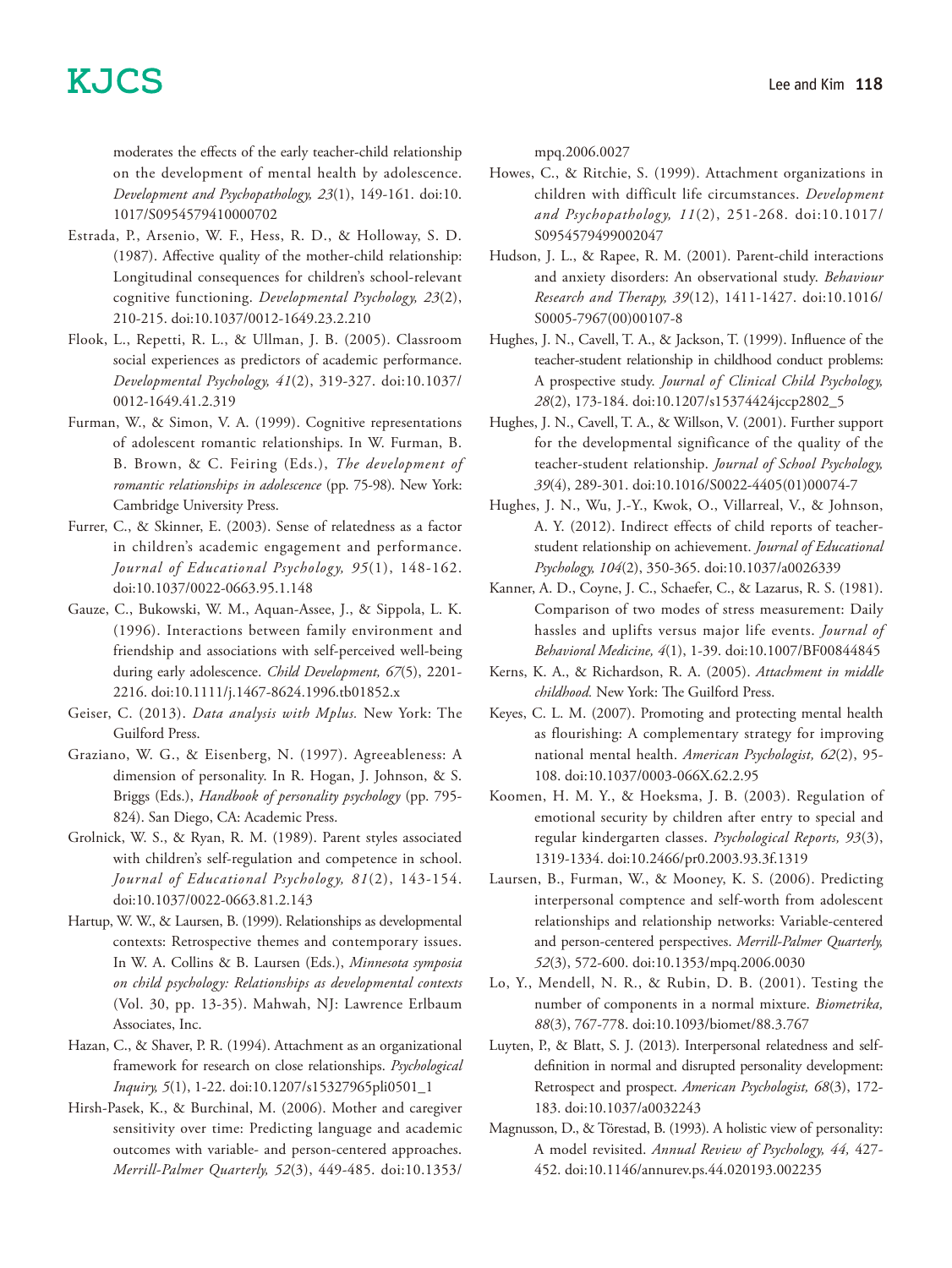- Mplus (Version 8). [Computer software]. Los Angeles, CA: Muthén & Muthén.
- Murdock, T. B., & Miller, A. (2003). Teachers as sources of middle school students' motivational identity: Variable-centered and person-centered analytic approaches. *The Elementary School Journal, 103*(4), 383-399. doi:10.1086/499732
- Murray-Harvey, R., & Slee, P. T. (2007). Supportive and stressful relationships with teachers, peers and family and their influence on students' social/emotional and academic experience of school. *Journal of Psychologists and Counsellors in Schools, 17*(2), 126-147. doi:10.1375/ajgc.17.2.126
- Nickerson, A. B., & Nagle, R. J. (2005). Parent and peer attachment in late childhood and early adolescence. *The Journal of Early Adolescence, 25*(2), 223-249. doi:10.1177/0272431604274174
- Niemiec, C. P., & Ryan, R. M. (2009). Autonomy, competence, and relatedness in the classroom: Applying self-determination theory to educational practice. *Theory and Research in Education, 7*(2), 133-144. doi:10.1177/1477878509104318
- Nylund, K. L., Asparouhov, T., & Muthén, B. O. (2007). Deciding on the number of classes in latent class analysis and growth mixture modeling: A Monte Carlo simulation study. *Structural Equation Modeling: A Multidisciplinary Journal, 14*(4), 535-569. doi:10.1080/10705510701575396
- Olsson, C. A., Bond, L., Burns, J. M., Vella-Brodrick, D. A., & Sawyer, S. M. (2003). Adolescent resilience: A concept analysis. *Journal of Adolescence, 26*(1), 1-11. doi:10.1016/ S0140-1971(02)00118-5
- Overbeek, G., Stattin, H., Vermulst, A., Ha, T., & Engels, R. C. M. E. (2007). Parent-child relationships, partner relationships, and emotional adjustment: A birth-to-maturity prospective study. *Developmental Psychology, 43*(2), 429-437. doi:10.1037/0012-1649.43.2.429
- Rapee, R. M. (2001). The development of generalized anxiety. In M. W. Vasey & M. R. Dadds (Eds.), *The developmental psychopathology of anxiety* (pp. 481-503). New York: Oxford University Press, Inc.
- Ruzek, E. A., Hafen, C. A., Allen, J. P., Gregory, A., Mikami, A. Y., & Pianta, R. C. (2016). How teacher emotional support motivates students: The mediating roles of perceived peer relatedness, autonomy support, and competence. *Learning and Instruction, 42,* 95-103. doi:10.1016/ j.learninstruc.2016.01.004
- Ryan, R. M., & Deci, E. L. (2000). Self-determination theory and the facilitation of intrinsic motivation, social development, and well-being. *American Psychologist, 55*(1), 68-78. doi:10.1037//0003-066X.55.1.68
- Ryan, R. M., Stiller, J. D., & Lynch, J. H. (1994). Representations of relationships to teachers, parents, and friends as predictors of academic motivation and self-

esteem. *Journal of Early Adolescence, 14*(2), 226-249. doi:10.1177/027243169401400207

- Schwartz, S. E. O., Rhodes, J. E., Chan, C. S., & Herrera, C. (2011). The impact of school-based mentoring on youths with different relational profiles. *Developmental Psychology, 4*7(2), 450-462. doi:10.1037/a0021379
- Stams, G.-J. J., Juffer, F., & van IJzendoorn, M. H. (2002). Maternal sensitivity, infant attachment, and temperament in early childhood predict adjustment in middle childhood: The case of adopted children and their biologically unrelated parents. *Developmental Psychology, 38*(5), 806- 821. doi:10.1037/0012-1649.38.5.806
- Vansteenkiste, M., Zhou, M., Lens, W., & Soenens, B. (2005). Experiences of autonomy and control among Chinese learners: Vitalizing or immobilizing? *Journal of Educational Psychology, 97*(3), 468-483. doi:10.1037/0022-0663.97. 3.468
- Verschueren, K., & Koomen, H. M. Y. (2012). Teacher-child relationships from an attachment perspective. *Attachment & Human Development, 14*(3), 205-211. doi:10.1080/146 16734.2012.672260
- Wang, M., & Hanges, P. J. (2011). Latent class procedures: Applications to organizational research. *Organizational Research Methods, 14*(1), 24-31. doi:10.1177/10944281 10383988
- Wang, M.-T., Dishion, T. J., Stormshak, E. A., & Willett, J. B. (2011). Trajectories of family management practices and early adolescent behavioral outcomes. *Developmental Psychology, 47*(5), 1324-1341. doi:10.1037/a0024026
- Wentzel, K. R. (1998). Social relationships and motivation in middle school: The role of parents, teachers, and peers. *Journal of Educational Psychology, 90*(2), 202-209. doi:10.1037/0022-0663.90.2.202
- Wentzel, K. R. (2002). Are effective teachers like good parents? Teaching styles and student adjustment in early adolescence. *Child Development, 73*(1), 287-301. doi:10.1111/1467- 8624.00406

#### In Korean

- Chae, J.-Y. (2012). Children's academic stress and aggression– Examining the moderating effect of attachment to parents. *The Korean Journal of the Human Development, 19*(1), 71- 87.
- Ha, J., & Lee, S.-W. (2008). A study on the influencing factors of poor children's learning motivation–With a focus on the factors of a community child care center–. *Journal of Critical Social Welfare, 25,* 99-141.
- Hong, S. (2019). *Program 3: Jamjaegyecheung, jamjaejeoni, seongjanghonhammohyeong* [Program 3: 잠재계층, 잠재전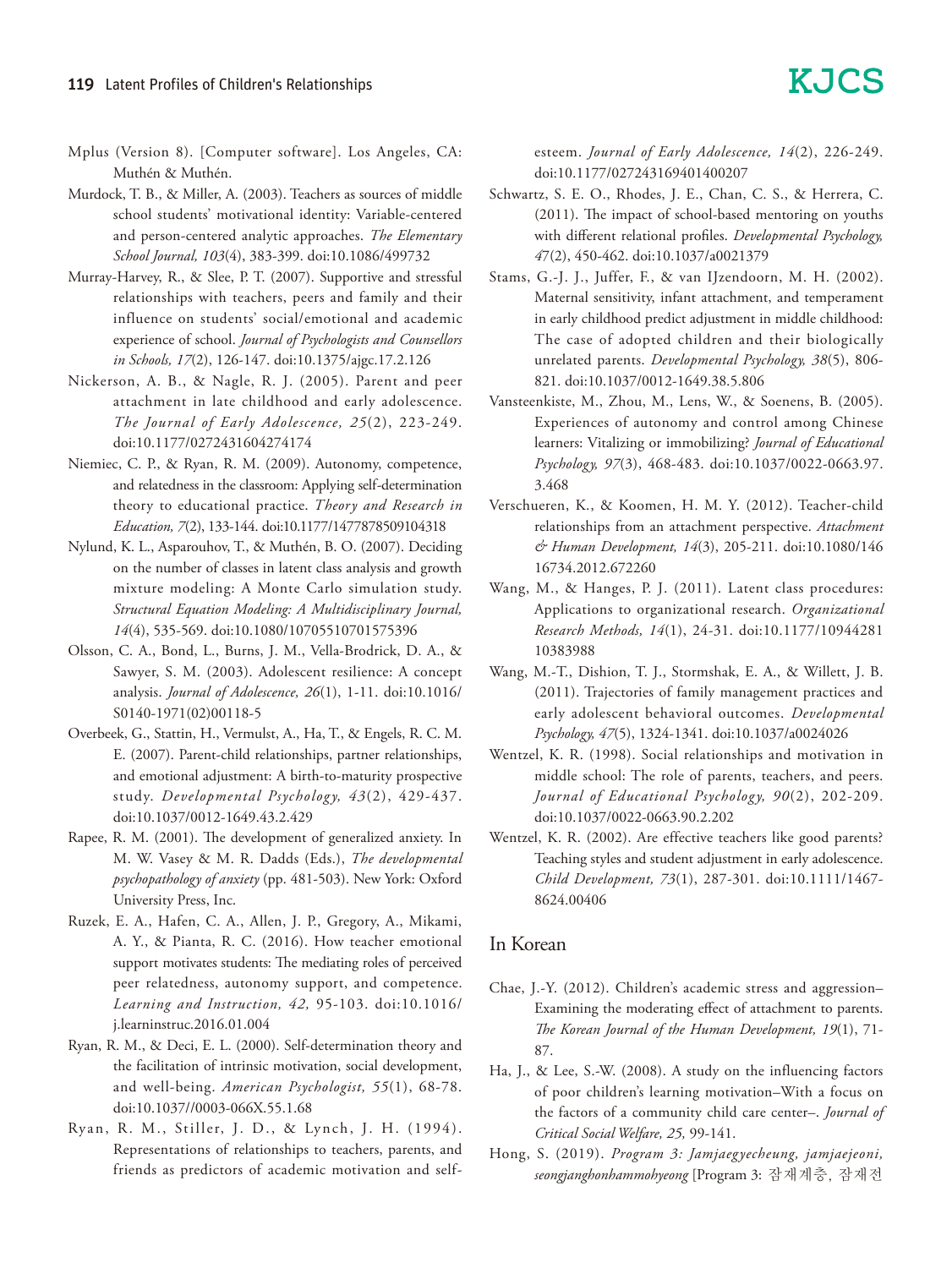이, 성장혼합모형]. Seoul: Bagyeongsa.

- Hyun, J., Lee, J., & Lee, H. (2003). *Hanguk hakbumoui gyoyungnyeol bunseogyeongu* [한국 학부모의 교육열 분 석연구](Report No. RR2003-06). Retrieved from KEDI website: https://www.kedi.re.kr
- Jeon, H.-J., & Lee, K.-O. (2002). The effects of early attachment history with mother on adolescent attachment formation and stress perception. *Korean Journal of Youth Studies, 9*(2), 191-210.
- Jung, B.-S. (2011). Developmental trajectories of early adolescents' trust and closeness with their teachers from the 4th through to the 8th grade. *Studies on Korean Youth, 22*(4), 63-89.
- Jung, E. S., & Jung, J. W. (2017). The effect of parent-child and teacher-student communication perceived by elementary school student on self-determination motivation to learning and academic achievement. *The Journal of Research in Education, 30*(3), 77-102.
- Kang, H., Kim, J., Kim, M., Lee, W., & Sohn, D. (2018). *Gyosa jingmu seuteureseu siltae mit gyeonggam bangan yeongu* [교 사 직무 스트레스 실태 및 경감 방안 연구](Report No. 2018-03). Retrieved from GIE website: http://www. gie.re.kr
- Kang, S. (2010). A study on the differences in expectations in the role of elementary school homeroom teachers among students, parents, and teachers. *The Journal of Elementary Education Studies, 17*(2), 1-25.
- Kim, H. S. (2016). The effect of parent-child relationships on school life happiness, mediated by children interpersonal relations and mental health–Multi-group analysis on singleparent and two-parent families–. *Journal of the Korean Society of Child Welfare, 55,* 113-141.
- Kim, J. (1999). The peer relationships and the roles of teacher in the elementary classrooms. *The Journal of Educational Studies, 30,* 51-66.
- Kim, J., Baek, H., Im, H., & Lee, K. (2010). *Hangugadong·cheo ngsonyeonpaeneoljosa2010* Ⅰ [한국아동·청소년패널 조사2010Ⅰ](Report No. 10-R01). Retrieved from NYPI website: http://www.nypi.re.kr
- Kim, J. Y., & Kim, A. (2014). Teacher's conditional regard, autonomy support, and elementary students' self-determined motivation as predictors of academic engagement and achievement. *The Korean Journal of Educational Psychology, 28*(2), 251-268.
- Kim, S. S. (2013). The influence of family relationship perceived by adolescents upon depression/anxiety, withdrawn behavior, and aggression: Moderating effect of teacher support and friend support. *The Korean Journal of Youth Counseling, 21*(2), 343-364.
- Kim, Y., Namkung, J., Kim, J., Park, K., Lim, H., Choi, B., . . . Kim, N. (2014). *2014 hangukgyoyukjongdanyeongu*

*han guk g yo yuk jon g d an yeon gu ( K E LS )2013(*Ⅱ*)- Josagaeyobogoseo-*[2014 한국교육종단연구 한국교육종 단연구(KELS)2013 (Ⅱ)-조사개요보고서-](Report No. TR2014-82). Retrieved from KEDI website: https://www. kedi.re.kr

- Lee, G., Ban, J., Kwak, C., Nam, J., Park, D., Park, S., . . . Yang, S. (2013). *Hangukgyoyukjongdanyeongu (KELS)2013 (*Ⅰ*): Chodeunghakgyo gichoneungnyeokgeomsa dogu gaebal mit sujik yeongye yeongu* [한국교육종단연구(KELS)2013(Ⅰ): 초등학교 기초능력검사 도구 개발 및 수직 연계 연구] (Report No. TR2013-85). Retrieved from KEDI website: https://www.kedi.re.kr
- Lee, H., & Kim, E. (2018). Effects of social support for student perceptions on mental health: The moderating effect of gender. *Journal of Lerner-Centered Curriculum and Instruction, 18*(7), 897-916. doi:10.22251/ jlcci.2018.18.7.897
- Lee, H.-J., & Jung, E.-H. (2012). The predictive model of elementary students' academic stress using data mining. *The Korean Journal of Child Education, 21*(1), 195-210.
- Lim, S.-A. (2012). Investigating low-and high-income group differences in the academic achievement: Longitudinal effects of cognitive readiness and parent's expectation and involvement. *The Journal of Child Education, 21*(4), 319- 335.
- Lim, S.-T., Kim, N.-Y., & Ju, D.-B. (2010). The relationships of parental child-rearing attitude perceived by elementary school student to the student's teacher and peer relation. *The Journal of Korean Teacher Education, 27*(3), 23-42.
- Min, H.-Y. (2013). The influence of mother's responsive/restrictive parenting and peer attachment on academic stress in school aged boys and girls. *Korean Journal of Human Ecology, 22*(5), 447-459. doi:10.5934/kjhe.2013.22.5.447
- Ministry of Gender Equality and Family. (2018). *2018 cheongsonyeonbaekseo* [2018 청소년백서]. Retrieved from MOGEF website: http://www.mogef.go.kr
- Park, H.-S., Kim, J.-E., & Park, J.-M. (2014). A study on changes on the impact of parental bonding on adolescents' academic stress: A moderating effect of parental monitoring. *Korean Journal of Youth Studies, 21*(9), 123-145.
- Park, S. G., Kim, S. J., & Moon, S. H. (2013). An analysis of regional disparities of youth social capital. *Korean Journal of Youth Studies, 20*(4), 199-224.
- Yang, M.-H., & Cheong, Y.-S. (2013). A study on the exploration of social support profiles of elementary school students. *The Journal of Elementary Education, 26*(3), 119-142.
- Yune, S.-J., & Kang, S.-H. (2012). The effects of family strength, peer relationship and self-determination on learning flow perceived by middle school students. *The Korean Educational Review, 18*(3), 235-259.